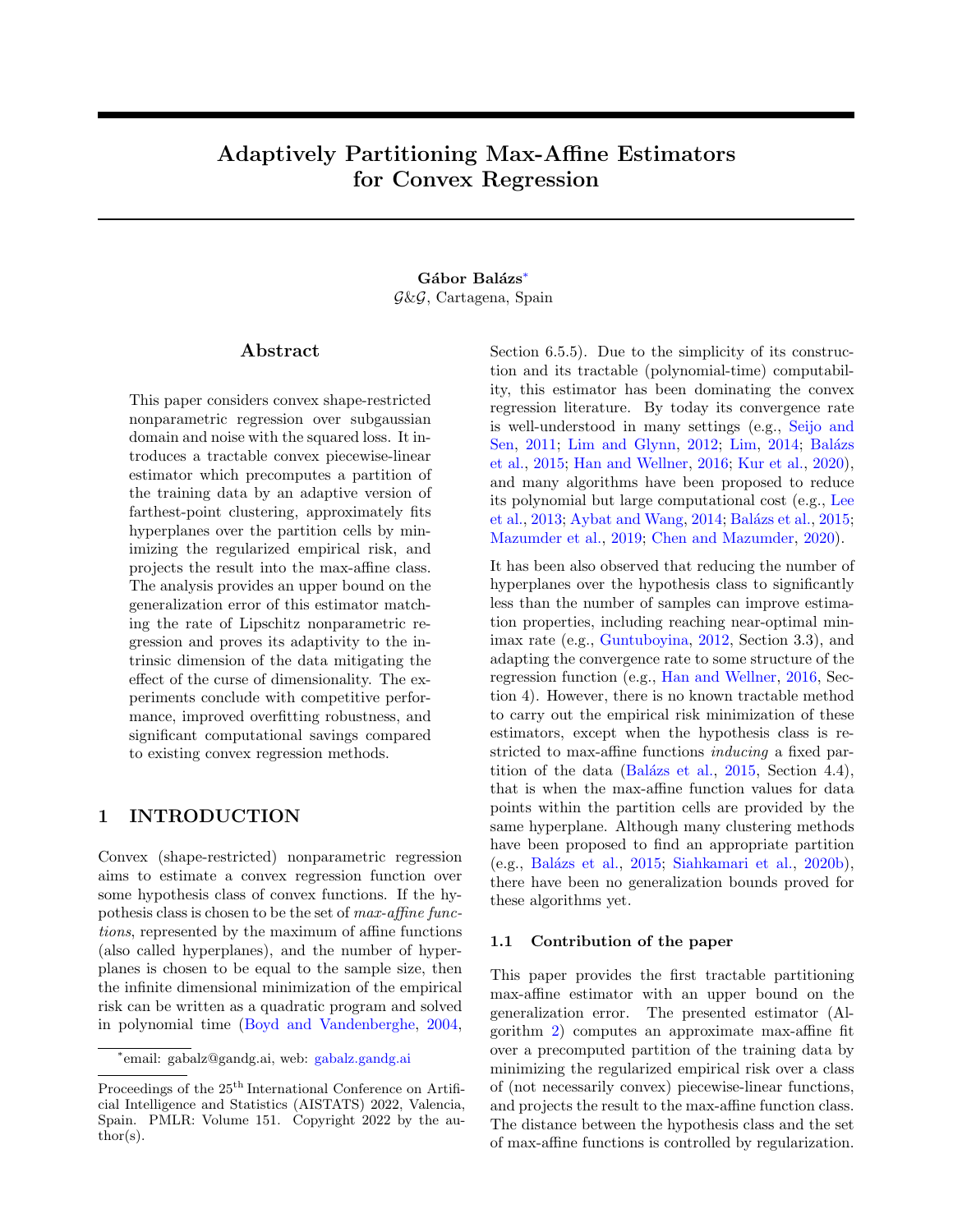The precomputed partition is delivered by an adaptive version of the farthest-point clustering method (Algorithm [1\)](#page-3-1) which governs the complexity of the max-affine representation by setting the number of hyperplanes (or equivalently the partition size) appropriately for the regression task. The main result (Theorem [4.1\)](#page-3-2) proves an adaptive (instance dependent) upper bound on the generalization error for this estimator as  $O(n^{-2/(2+d_{\mathcal{X}})})$  for sample size *n* and intrinsic data dimension  $d_{\mathcal{X}}$ . Finally, an empirical evaluation is provided (Section [5\)](#page-6-0) to demonstrate the competitive performance, the overfitting robustness, and the economical computational cost of the proposed method.

## 1.2 Related literature

There is a significant amount of work on max-affine estimators which minimize the empirical risk over the class of max-affine functions with a fixed number of hyperplanes being less than the number of samples including [Guntuboyina](#page-8-4) [\(2012,](#page-8-4) Section 3.3), [Han and](#page-9-3) [Wellner](#page-9-3) [\(2016,](#page-8-5) Section 4), and Balázs (2016, Section 5.4). However, the tractability of such minimization has been only studied by [Ghosh et al.](#page-8-6) [\(2019,](#page-8-6) [2021\)](#page-8-7) for the special case when the regression function is maxaffine with a known number of hyperplanes. They analyzed a carefully initialized version of the alternating minimization algorithm of [Magnani and Boyd](#page-9-8) [\(2009\)](#page-9-8) and proved a convergence rate for this case, while stated that the optimization of the empirical  $\mathcal{L}_2$ -risk over max-affine functions is intractable in general.

Balázs et al.  $(2015, Section 4.4)$  $(2015, Section 4.4)$  observed that if the partition is fixed, the empirical risk minimization over a max-affine function class inducing the fixed partition is tractable. Recently, [Siahkamari et al.](#page-9-7) [\(2020b,](#page-9-7) Appendix A6) proposed using the Farthest-Point Clustering (FPC) algorithm which admits a 2-approximation guarantee [\(Gonzalez,](#page-8-8) [1985;](#page-8-8) [Hochbaum and Shmoys,](#page-9-9) [1985\)](#page-9-9), however they did not provide an analysis. Connecting the two results is challenging because the linearization of the convex regression function around the partition cell centers provides a max-affine function which might not induce the partition itself, and this makes it hard to prove an upper bound on the approximation error to the regression function by the maxaffine class inducing the fixed partition. This work overcomes this problem in Section [4.1](#page-4-0) by relaxing the hypothesis class to (not necessarily convex) piecewiselinear functions for the empirical risk minimization [\(3\)](#page-3-3) which are close to the max-affine class inducing the fixed partition and contain a (max-affine) linearization of the regression function which admits bounded approximation error to the regression function itself.

The only tractable nonparametric convex estimator which provides a convergence rate guarantee for the subgaussian convex regression setting studied here is the max-affine estimator using as many hyperplanes as the number of samples, while the other tractable algorithms including LSPA [\(Magnani and Boyd,](#page-9-8) [2009\)](#page-9-8), CAP [\(Hannah and Dunson,](#page-9-10) [2013\)](#page-9-10) and AMAP (Balázs, [2016,](#page-8-5) Section 6.2.3) can provide consistency at best. However, for the theoretical guarantee, this max-affine estimator necessarily requires regularization to control the overfitting risk at the domain boundary (Balázs [et al.,](#page-8-1) [2015,](#page-8-1) Section 4.3), either by limiting the Lipschitz constant [\(Lim,](#page-9-2) [2014\)](#page-9-2) or the magnitude of the estimator values [\(Han and Wellner,](#page-9-3) [2016,](#page-9-3) Section 3). The proposed algorithm (Algorithm [2\)](#page-3-0) requires such regularization as well and it is designed to limit the Lipschitz constant, because imposing a Lipschitz constraint barely adds any cost to the training process while working with boundedness constraints requires the existence (and the knowledge) of the domain boundary which is not satisfied for infinite domains, and even for bounded settings with known boundaries, the extra optimization cost might be still significant.

This paper was also motivated by the literature on partitioning estimators for (non-convex) Lipschitz non-parametric regression (e.g., Györfi et al., [2002,](#page-9-11) Section 4), where adaptation to intrinsic dimension of the covariate data has been studied for kernel estimators and regression trees [\(Kpotufe,](#page-9-12) [2010;](#page-9-12) [Kpotufe](#page-9-13) [and Dasgupta,](#page-9-13) [2011\)](#page-9-13). The model selection technique for choosing the number of hyperplanes in Algorithm [1](#page-3-1) to adapt the rate to the intrinsic dimension in Theorem [4.1](#page-3-2) is similar in spirit to the automatic stopping rule designed for random projection regression trees by [Kpotufe](#page-9-14) [\(2009,](#page-9-14) Lemma 14). Adaptation to intrinsic dimension for convex regression has been studied by [Han](#page-9-3) [and Wellner](#page-9-3) [\(2016,](#page-9-3) Section 4) for max-affine estimators which learn the number of hyperplanes, but they do not provide a tractable training algorithm. They define the intrinsic dimension through the pseudodimension [\(Pollard,](#page-9-15) [1990,](#page-9-15) Section 4) of the set of maxaffine mappings of the covariate data, which is different to the definition used here. Similar to [Cutler](#page-8-9) [\(1993\)](#page-8-9) and [Clarkson](#page-8-10) [\(2006\)](#page-8-10), in this paper the intrinsic dimension is defined on the data itself (Section [2.4\)](#page-2-0), and it is propagated through the objective value of the clustering method (Lemma [4.2\)](#page-5-0) and then the approximation error of the estimator to the regression function [\(4\)](#page-4-1) to reduce the dimension dependence of the generalization bound (Theorem [4.1\)](#page-3-2).

## 2 PROBLEM SETTING

Throughout the paper, let  $[n] \doteq \{1, \ldots, n\}$  for any positive integer  $n \in \mathbb{N}$ , denote the common asymptotic order of growth notations by  $\Theta(\cdot)$ ,  $O(\cdot)$ , and their versions ignoring logarithmic terms by  $\Theta(\cdot), O(\cdot)$ .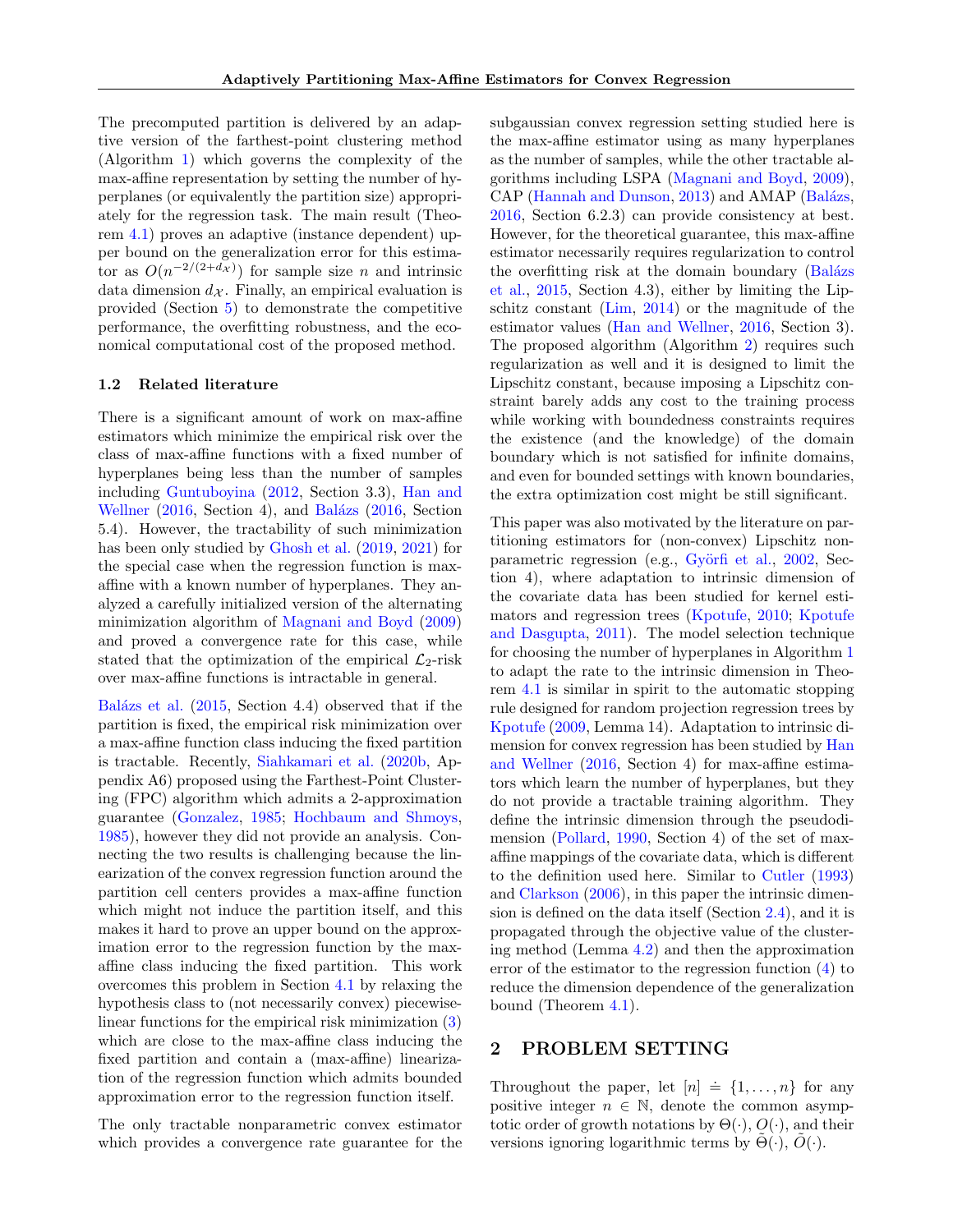#### 2.1 Convex regression

In general, a *random design regression* setting is defined by a probability measure  $\mu$  over  $\mathbb{R}^d \times \mathbb{R}$  for some domain dimension  $d \in \mathbb{N}$ . The learner is given a fiis maintenance and  $\mathcal{D}_n \doteq \{(\mathbf{x}_i, y_i) : i \in [n]\} \subseteq (\mathbb{R}^d \times \mathbb{R})^n$  of size  $n \in \mathbb{N}$  sampled independently and identically from the unknown distribution  $\mu$  written as  $(\boldsymbol{x}_i, y_i) \sim \mu$ for all  $i \in [n]$ . Its goal is to use the data  $\mathcal{D}_n$  for constructing an estimate  $f_n \in \mathcal{F}_n$  of some hypothesis class  $\mathcal{F}_n \subseteq \{f \mid f : \mathbb{R}^d \to \mathbb{R}\}\$  which minimizes the  $\mathcal{L}_2$ -error to the unknown *regression function* defined as  $f_*(\mathbf{x}) \doteq \mathbb{E}_{(\mathbf{x},y) \sim \mu}[y|\mathbf{x}]$  almost surely (a.s.). Formally, the goal of the learner is to find an estimate  $f_n$  which minimizes the  $\mathcal{L}_2$ -error  $||f_n - f_*||^2_{\mu}$  =  $\mathbb{E}_{(\bm{x},\cdot)\sim\mu}\big[|f_n(\bm{x})-f_*(\bm{x})|^2\big]$  with high-probability with respect to (w.r.t.) the random sample  $\mathcal{D}_n$  and the possible randomness of the estimate  $f_n$ . To address these regression problems, I use least squares estimates (LSEs) which minimize the empirical  $\mathcal{L}_2$ -risk  $\mathcal{L}_n(f) \doteq \frac{1}{n} \sum_{i \in [n]} |f(x_i) - y_i|^2$  for function  $f \in \mathcal{F}_n$ over some hypothesis class  $\mathcal{F}_n \subseteq \{h \mid h : \mathbb{R}^d \to \mathbb{R}\}.$ 

The paper considers subgaussian convex regression problems  $\mu$  for which there exists a convex set  $\mathcal X$  containing the *covariate data*  $\mathcal{X}_n \doteq \{\pmb{x}_1, \ldots, \pmb{x}_n\} \subseteq \mathcal{X}$ with probability at least  $1 - \gamma$  for all  $\gamma > 0$  (where X might depend on  $\gamma$  and n), and the regression function  $f_*$  belongs to the class of uniformly Lipschitz convex functions over  $\mathcal X$  given by

> $\mathcal{F}_{\mathcal{X},L} \doteq \{f \mid f \text{ is convex and }$ L-Lipschitz w.r.t.  $\lVert \cdot \rVert$  on  $\mathcal{X}\}$

for some Lipschitz constant  $L \geq 0$  and the Euclidean norm  $\lVert \cdot \rVert$ , that is  $f_* \in \mathcal{F}_{\mathcal{X},L}$ . Additionally, both the *covariate* x and the *observation noise*  $(y - f_*(x))|x$  are subgaussian random variables  $(x, y) \sim \mu$  satisfying

$$
\mathbb{E}\left[e^{\|\boldsymbol{x}-\mathbb{E}[\boldsymbol{x}]\|^2/\rho^2}\right] \leq 2,
$$
\n
$$
\mathbb{E}\left[e^{\int f_*(\boldsymbol{x})-y\|^2/\sigma^2}|\boldsymbol{x}\right] \leq 2 \ a.s.,
$$
\n
$$
\mathbb{E}[y-f_*(\boldsymbol{x})\,|\,\boldsymbol{x}] = 0 \ a.s.,
$$
\n(1)

<span id="page-2-2"></span>with some subgaussian parameters  $\rho > 0$  and  $\sigma > 0$ .

The probabilistic statement of  $\mathcal{X}_n \subseteq \mathcal{X}$  is needed for the problem setup to cover locally Lipschitz regression functions over covariates with unbounded support, for example the quadratic regression function over a covariate with standard normal distribution. Define the radius of  $\mathcal{X}_n$  by  $\rho_n \doteq \max_{i \in [n]} ||\mathbf{x}_i - \bar{\mathbf{x}}||$ , its center by  $\bar{x} = \frac{1}{n} \sum_{i \in [n]} x_i$ , and the *d*-dimensional ball with radius  $r > 0$  around center  $x_0 \in \mathbb{R}^d$  by  $\mathcal{B}(x_0,r) \doteq \{x \in \mathbb{R}^d : ||x - x_0|| \leq r\}.$  Because the covariate data satisfies  $\mathcal{X}_n \subseteq \mathcal{B}(\bar{x}, \rho_n)$ , it can be also bounded by the Chernoff and union bounds as

<span id="page-2-1"></span>
$$
\mathbb{P}\{\rho_n > \rho_\gamma\} \le 2n \, e^{-\rho_\gamma^2/(2\rho)^2} = \gamma/2 \tag{2}
$$

with  $\rho_{\gamma} \doteq 2\rho \ln(4n/\gamma)$  for any  $\gamma > 0$ . Then without loss of generality  $\mathcal X$  can always be considered bounded as  $\mathcal{X} \subseteq \mathcal{B}(\mathbb{E}[\boldsymbol{x}], 2\rho_{\gamma})$  with probability at least  $1 - \gamma$ due to  $Pr\{\|\bar{\mathbf{x}} - \mathbb{E}[\mathbf{x}]\| > \rho_{\gamma}\}\leq \gamma/2$ . For the example of the quadratic regression function  $f_*^{sq}(\boldsymbol{x}) \doteq$  $\left\Vert x\right\Vert ^{2}/2$  over the standard normal covariate, consider  $\ddot{J}_{*}^{\text{sq}} \in \mathcal{F}_{\mathcal{X},L}$  with  $\mathcal{X} = \mathcal{B}(\mathbb{E}[\boldsymbol{x}], L)$ ,  $L = 2\rho_{\gamma}$ , and  $\rho = 1$ .

### 2.2 Max-affine functions and partitions

Throughout the paper the hypothesis classes for the LSEs are chosen to be "close to" max-affine function *classes* with at most  $K \in \mathbb{N}$  hyperplanes defined as

$$
\mathcal{H}_K \doteq \big\{ f \, \big| \, f(\boldsymbol{x}) = \max_{k \in [K]} \boldsymbol{a}_k^\top \boldsymbol{x} + b_k \big\}.
$$

Max-affine functions induce data partitions. Define a partition  $\mathcal{P}_K$  over the sample indices  $[n]$  with  $K \in \mathbb{N}$ cells by  $\mathcal{P}_K \doteq \{\mathcal{C}_k : k \in [K]\}$  where the cells are nonempty and disjoint  $k \neq l \iff C_k \cap C_l = \emptyset$ , and cover all indices as  $[n] = \bigcup_{k \in [K]} C_k$ .

#### 2.3 Set covers and Voronoi partitions

Partitions are related to set covers. For metric space  $(\mathcal{Z}, \ell)$  and  $\epsilon > 0$ , the set  $\{z_k \in \mathcal{Z} : k \in [K]\}\$ is an  $\epsilon$ -cover of Z w.r.t. the distance  $\ell : \mathcal{Z} \times \mathcal{Z} \to [0, \infty)$ if the union of the  $\epsilon$ -balls around  $z_k$  covers  $\mathcal{Z}$ , that is  $\mathcal{Z} \subseteq \bigcup_{k \in [K]} \{z \in \mathcal{Z} : \ell(z_k, z) \leq \epsilon\}.$  The cardinality of the smallest  $\epsilon$ -cover of Z is called the  $\epsilon$ -covering number of  $\mathcal Z$  w.r.t.  $\ell$  and denoted by  $N_{\ell}(\mathcal Z, \epsilon)$ . Due to the volume argument (e.g., [Pollard,](#page-9-15) [1990,](#page-9-15) Lemma 4.1), the  $\epsilon$ -covering number of a d-dimensional ball  $\mathcal{B}(x_0, r)$ with radius  $r > 0$  around any center  $x_0 \in \mathbb{R}^d$  satisfies  $N_{\|\cdot\|}(\mathcal{B}(\boldsymbol{x}_0,r),\epsilon) \leq \max\{1,(3r/\epsilon)^d\}$  for any  $\epsilon > 0$ .

Define the Voronoi partition on  $\mathcal{X}_n$  around K centers  $x_{i_1}, \ldots, x_{i_K}$  by  $\mathcal{P}_V(\{\pmb{x}_{i_1}, \ldots, \pmb{x}_{i_K}\}) \doteq \{\mathcal{C}_k : k \in [K]\}$ with Voronoi cells  $C_k = \{i \in [n] : ||x_i - x_{i_k}|| =$  $\min_{l \in [K]} \|x_i - x_{i_l}\|\}$  for all  $k \in [K]$  where ties are broken arbitrarily. When the centers define an  $\epsilon$ -cover of  $\mathcal{X}_n$ , the Voronoi cell radii are also bounded as  $\max_{k \in [K]} \max_{i \in \mathcal{C}_k} ||x_i - x_{i_k}|| \leq \epsilon.$ 

#### <span id="page-2-0"></span>2.4 Intrinsic dimension of the data

To discuss adaptive (instance dependent) rates, consider the *box dimension* (similar to [Cutler,](#page-8-9) [1993;](#page-8-9) [Clarkson,](#page-8-10) [2006\)](#page-8-10) of  $\mathcal{X}_n$  which is the smallest constant  $d_{\mathcal{X}} \in (0, d]$  such that  $N_{\|\cdot\|}(\mathcal{X}_n, \epsilon) \leq (3\rho_n/\epsilon)^{d_{\mathcal{X}}}$ a.s. holds for all  $\epsilon \in (0, 2\rho_n]$  and  $n \in \mathbb{N}$  if  $\mathcal{X}_n \subseteq \mathcal{X}$ . Notice that as  $\mathcal{X}_n \subseteq \mathcal{B}(\bar{\boldsymbol{x}}, \rho_n)$ , the general case can be always recovered by setting  $d_{\mathcal{X}} = d$ , so the box dimension is well-defined. However, the box dimension  $d_{\mathcal{X}}$  (which can be non-integer for fractals) generalizes extensions of the VC-dimension like the pseudodimension [\(Pollard,](#page-9-15) [1990,](#page-9-15) Section 4), and Assouad's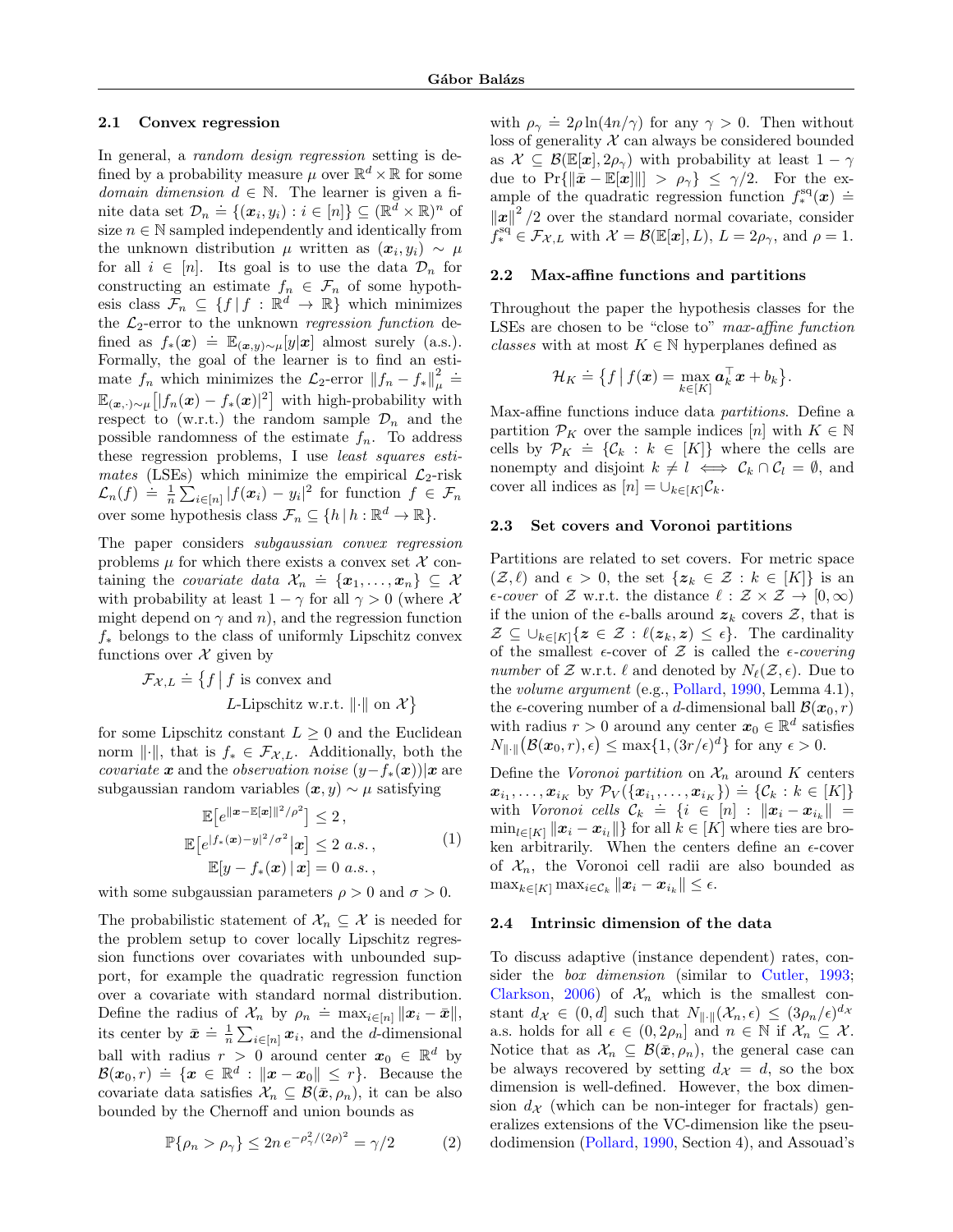doubling dimension capturing sparse data and Riemannian manifolds with bounded condition numbers [\(Kpotufe and Dasgupta,](#page-9-13) [2011,](#page-9-13) Section 2). Notice that such structured data might appear for convex regression in a nonlinear way as well because there is no convexity restriction on the support of the covariate distribution.

## 3 THE PROPOSED ALGORITHM

Let  $\mathcal{P}_K = \{ \mathcal{C}_k : k \in [K] \}$  be a fixed partition,  $\beta \geq 0$ , and consider the quadratic programming problem,

<span id="page-3-3"></span>
$$
\min_{\substack{\mathbf{a}_1,\dots,\mathbf{a}_K \in \mathbb{R}^d, \\ b_1,\dots,b_K \in \mathbb{R}, \\ V \in \mathbb{R}}} \frac{1}{n} \sum_{k=1}^K \sum_{i \in \mathcal{C}_k} \left| \mathbf{a}_k^\top \mathbf{x}_i + b_k - y_i \right|^2 + \beta V^2
$$
\n
$$
\text{subject to } \mathbf{a}_k^\top \mathbf{x}_i + b_k \ge \mathbf{a}_l^\top \mathbf{x}_i + b_l - V
$$
\n
$$
\text{and } \|\mathbf{a}_k\|_{\infty} \le L \text{ for all } i \in \mathcal{C}_k \text{ and } k, l \in [K],
$$
\n(3)

where  $\lVert \cdot \rVert_{\infty}$  denotes the max-norm. Using the optimized values  $\{(\boldsymbol{a}_k, b_k) : k \in [K]\},\$  the max-affine estimate is  $f_n(x) = \max_{k \in [K]} a_k^{\top} x + b_k$  for all  $x \in \mathbb{R}^d$ .

Notice that for  $\beta = \infty$  (using  $0 \cdot \infty = 0$ ),  $K = n$ , and trivial partition  $\mathcal{P}_n = \{\{i\} : i \in [n]\},\$  [\(3\)](#page-3-3) computes the Convex Nonparametric Least Squares (CNLS) estimator [\(Boyd and Vandenberghe,](#page-8-0) [2004,](#page-8-0) Section 6.5.5) which is a LSE over the class of convex functions  $\mathcal{F}_{\mathcal{X},L}$ . However, when  $\beta < \infty$  and  $K < n$ , the solution of [\(3\)](#page-3-3) yields a LSE over some class of (not necessarily continuous) piecewise-linear functions and its result is projected into the max-affine class  $\mathcal{H}_K$  by the definition of  $f_n$ . The role of variable V in  $(3)$  is to bound the distance of this projection.

To compute a partition  $\mathcal{P}_K$ , consider a slightly modified version of the Farthest-Point Clustering (FPC) algorithm, which is named here Adaptive FPC (AFPC) and it is given by Algorithm [1.](#page-3-1) Just as FPC, AFPC

| Algorithm 1 $\mathcal{P}_K \leftarrow \text{AFPC}(\mathcal{X}_n)$                                 |
|---------------------------------------------------------------------------------------------------|
| 1: input: $\mathcal{X}_n = \{x_1, , x_n\}$                                                        |
| 2: Set $i_1 \in [n]$ arbitrarily, $K \leftarrow 1$ and $\mathcal{P}_K \leftarrow \{[n]\}$         |
| 3: while $\rho_n^2 K < n \Delta^2(\mathcal{P}_K)$ and $K < n^{d/(2+d)}$ do                        |
| 4: $K \leftarrow K + 1$                                                                           |
| 5: $i_K \in \text{argmax}_{i \in [n]} \min_{j \in \{i_1, , i_{K-1}\}}   \bm{x}_i - \bm{x}_j  $    |
| 6: $\mathcal{P}_K \leftarrow \mathcal{P}_V(\{\boldsymbol{x}_{i_1},\ldots,\boldsymbol{x}_{i_K}\})$ |
| $7:$ end while                                                                                    |
| 8: output: $\mathcal{P}_K$                                                                        |

<span id="page-3-1"></span>also minimizes the objective function  $\Delta(\cdot)$  defined by

$$
\Delta(\mathcal{P}) \doteq \max_{k \in [K]} \max_{i,j \in \mathcal{C}_k} ||\boldsymbol{x}_i - \boldsymbol{x}_j||, \quad \mathcal{P} = \{ \mathcal{C}_k : k \in [K] \},
$$

over the set of all Voronoi partitions  $P$  of size K on the covariate data  $\mathcal{X}_n$ . The only modification of AFPC is

the early termination rule  $\rho_n^2 K < n \Delta^2(\mathcal{P}_K)$  which can detect if the clustering error  $\Delta^2(\mathcal{P}_K)$  achieves a sufficient level for the regression task given by the threshold  $\rho_n^2 K/n$ . Hence, AFPC inherits the 2-approximation property of FPC [\(Gonzalez,](#page-8-8) [1985;](#page-8-8) [Hochbaum and Shmoys,](#page-9-9)  $1985$ ) that is for every K these algorithms find a partition  $\mathcal{P}_K$  which has no worse objective value  $\Delta(\mathcal{P}_K)$  than twice the optimal.

Finally, consider the Adaptively Partitioning CNLS (APCNLS) estimator as given by Algorithm [2,](#page-3-0) which is the topic of this paper. APCNLS uses AFPC

| Algorithm 2 $f_n \leftarrow APCNLS(\mathcal{D}_n, L)$                                   |
|-----------------------------------------------------------------------------------------|
| 1: <b>input:</b> $\mathcal{D}_n = \{(\mathbf{x}_i, y_i) : i \in [n]\}, L > 0$           |
| 2: $\mathcal{P}_K \leftarrow \text{AFPC}(\{\boldsymbol{x}_1,\ldots,\boldsymbol{x}_n\})$ |
| 3: $\{(\boldsymbol{a}_k, b_k) : k \in [K]\}\leftarrow \text{solution to (3) with par-}$ |
| tition $\mathcal{P}_K$ , Lipschitz constant L, and $\beta = d \ln(n)$                   |
| 4: <b>output:</b> $f_n(x) = \max_{k \in [K]} a_k^{\dagger} x + b_k$                     |

<span id="page-3-0"></span>to compute a partition  $\mathcal{P}_K$ , and searches through a class of piecewise-linear functions which are approximately max-affine inducing  $\mathcal{P}_K$ . The distance of the piecewise-linear estimate from the max-affine class  $\mathcal{H}_K$ is controlled by quadratic penalization in [\(3\)](#page-3-3) which allows bounding the distance between the projected max-affine estimate  $f_n$  and the regression function  $f_*$ .

Notice that APCNLS requires the Lipschitz constant L which is an upper bound on the Lipschitz constant of the regression function  $f_* \in \mathcal{F}_{\mathcal{X},L}$ . The role of L is to bound the steepness of the estimate and so the amount of overfitting at the domain boundary thus avoiding infinite  $\mathcal{L}_2$ -error (Balázs et al., [2015,](#page-8-1) Section 4.3). In the absence of such guess, one can choose  $L = \Theta(\ln(n))$ as proposed by [Blanchet et al.](#page-8-11) [\(2019\)](#page-8-11) to ensure that the generalization bound holds for large enough sample size *n*. The empirical results of Section  $5$  suggest that APCNLS is much less sensitive to this Lipschitz parameter than CNLS.

## 4 THEORETICAL GUARANTEES

The main result of this paper is presented by Theorem [4.1](#page-3-2) which proves an adaptive generalization bound for APCNLS estimates scaling exponentially by the intrinsic dimension of the covariate data  $d_{\mathcal{X}}$  instead of the domain dimension d.

<span id="page-3-2"></span>**Theorem 4.1.** Let  $f_n$  be the estimate of Algorithm [2](#page-3-0) (APCNLS). Then for any  $\gamma > 0$ , it holds with probability at least  $1 - \gamma$  that

$$
||f_n - f_*||_{\mu}^2 = O\Big(d^2 n^{-2/(2+d_{\mathcal{X}})} R_{\mu}\Big),
$$

where  $R_{\mu} \doteq (L^2 \rho_{\gamma}^2 + \sigma^2 \ln(B/\gamma)) \ln(n) \ln(n/\gamma)$ , and  $B = n \left( \ln(1/\gamma) + dL^2 \rho_{\gamma}^2/\sigma^2 \right)^{1/2}.$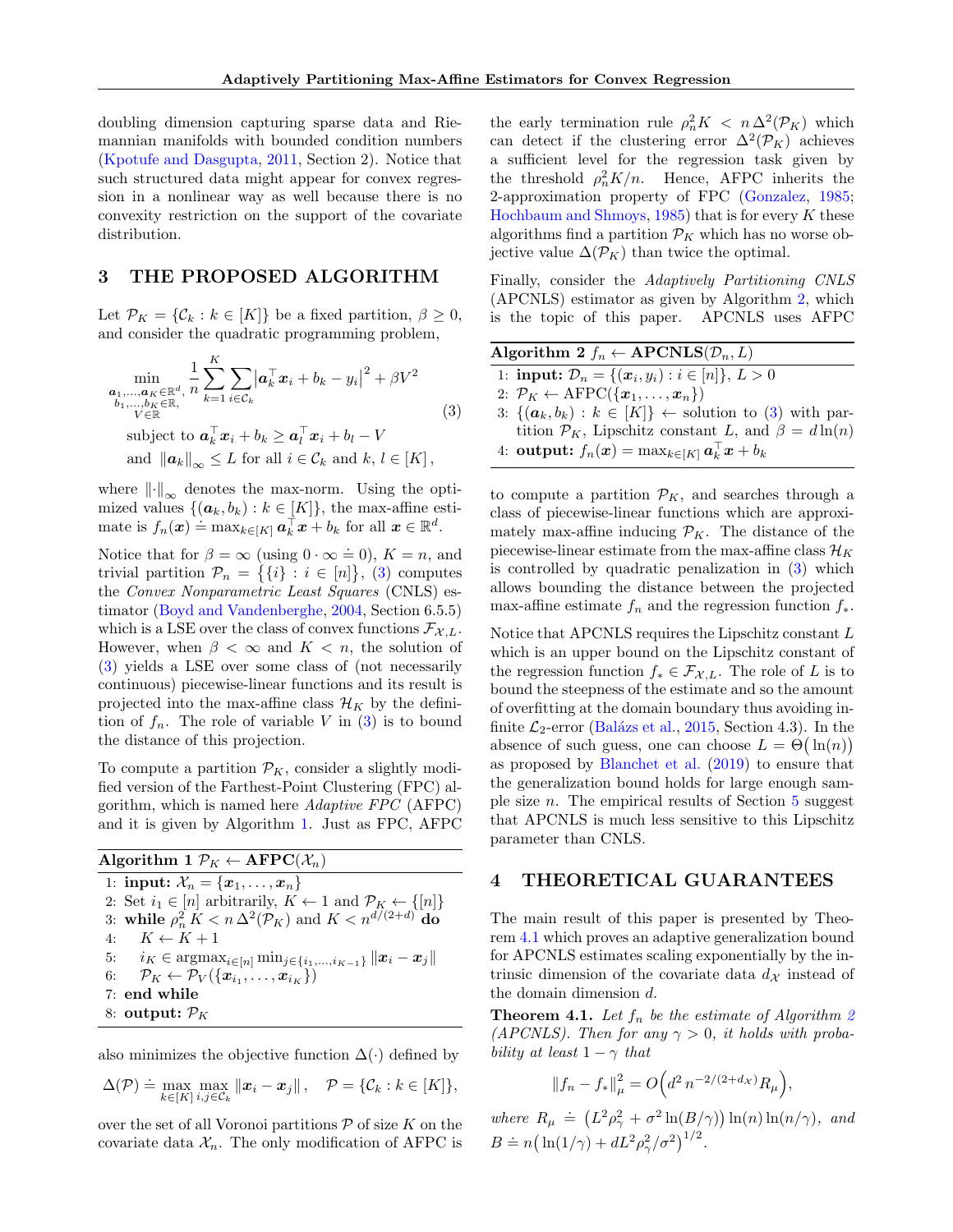The bound  $\tilde{O}(n^{-2/(2+d_{\mathcal{X}})})$  matches the rate of kernel regressors in the (non-convex) Lipschitz regression setting [\(Kpotufe,](#page-9-12) [2010,](#page-9-12) Theorem 21), and slightly improves the rate  $\tilde{O}(n^{-2/(2+d_X \ln d_X)})$  of tree-based estimators [\(Kpotufe and Dasgupta,](#page-9-13) [2011,](#page-9-13) Theorem 9).

In the worst case when  $d_{\mathcal{X}} = d$ , the APCNLS rate  $\tilde{O}(n^{-2/(2+d)})$  is slightly worse than the CNLS rate  $\tilde{O}(n^{-2/d})$  for  $d > 4$  (e.g., [Kur et al.,](#page-9-4) [2020\)](#page-9-4). However, the difference is  $n^{-2/(d+2)}/n^{-2/d} = n^{4/(d^2+2d)}$ which decreases so rapidly in  $d$  that it is negligible for most practical settings (e.g., it is upper bounded by constant 50 for  $d \ge 10$  and  $n \le 1.3 \cdot 10^{50}$  approximating the number of atoms in the Earth). The rate difference occurs as the generalization bound proofs of APCNLS and CNLS are quite different. For APC-NLS the proof balances the estimation error of a parametric function class within  $\mathcal{H}_K$  with its approximation error to the convex regression function  $f_*$  leading to the bound  $\tilde{O}\left(\frac{K}{n} + K^{-2/d_{\mathcal{X}}}\right)$ , which is vacuous for the setting of CNLS when  $K = n$ . On the other hand, CNLS uses the hypothesis class of a restricted set of convex functions which has no approximation error to  $f_*$ , and for  $d > 4$  it balances the socalled entropy integral  $\tilde{O}(n^{-1/2} \int_{\delta}^{1} \epsilon^{-d/4} d\epsilon + \delta)$  with  $\delta = \Theta(n^{-2/d})$ . Hence proving adaptivity w.r.t.  $d_{\mathcal{X}}$  for CNLS requires adaptive log-covering numbers of convex functions  $\tilde{O}(\epsilon^{-\tilde{d}_{\mathcal{X}}/2})$  which is only straightforward for linear manifolds performing dimensionality reduction for max-affine functions by adapting Lemma 4.3 of Balázs et al.  $(2015)$ . In contrast, the box dimension of Section [2.4](#page-2-0) covers many nonlinear manifolds as well.

The rate  $\tilde{O}(n^{-2/(2+d_{\mathcal{X}})})$  is near-optimal (i.e., optimal up to logarithmic factors) for Lipschitz regression [\(Stone,](#page-9-16) [1982\)](#page-9-16), but it is unclear whether it could be improved to  $\tilde{O}(n^{-4/(4+d_{\mathcal{X}})})$  for convex regression in general (considering nonsmooth regression functions). On one hand the complexity of hypothesis classes might be smaller for convex regression, but as there is no convexity restriction on the support of  $\mu$ , it can be a subspace without containing a single line (e.g., the surface of a ball) which might fade the benefit of convexity. Section [4.2](#page-6-1) briefly discusses the case of smooth convex regression when the rate improves to  $\tilde{O}(n^{-4/(4+d_{\mathcal{X}})})$ .

The result of Theorem [4.1](#page-3-2) still provides an initial fast learning rate in a more realistic setting when the covariate data lies on a low-dimensional manifold only approximately as discussed in Section [4.3.](#page-6-2)

The bound of Theorem [4.1](#page-3-2) can be improved by a factor of  $d$  if one uses  $\left\Vert \cdot\right\Vert$  instead of  $\left\Vert \cdot\right\Vert _{\infty}$  for the Lipschitz constraints in [\(3\)](#page-3-3) which avoids using the bound  $\|\cdot\| \leq$  $\sqrt{d}\cdot\|.\|_{\infty}$  in the proof. However, that turns [\(3\)](#page-3-3) into a quadratically constrained quadratic program which is more challenging to solve numerically in practice.

The number of arithmetic operations of solving [\(3\)](#page-3-3) is  $\tilde{O}((nK)^{3/2}(dK)^2)$  using interior-point methods [\(Boyd](#page-8-0) [and Vandenberghe,](#page-8-0) [2004,](#page-8-0) Section 11.5) which suggests a significant computational saving for APCNLS using  $K \leq \lceil n^{d/(2+d)} \rceil$  in contrast to CNLS using  $K = n$  even for the worst-case when  $d_{\mathcal{X}} = d$ . The experiments in Section [5](#page-6-0) support this as well.

## <span id="page-4-0"></span>4.1 Proof sketch of Theorem [4.1](#page-3-2)

This section describes the ideas and the main steps for the proof of Theorem [4.1.](#page-3-2) The skipped technical details are presented in Appendix [A.](#page-10-0) The proof is also conditioned on the high-probability events  $\mathcal{X}_n \subseteq \mathcal{X}$ and  $\rho_n \leq \rho_\gamma$  as discussed around [\(2\)](#page-2-1).

For some Voronoi partition  $\mathcal{P}_K = \{\mathcal{C}_1, \ldots, \mathcal{C}_K\}$  =  $\mathcal{P}_V(\{\boldsymbol{x}_{i_1},\ldots,\boldsymbol{x}_{i_K}\})$ , and  $V_0 \geq 0$ , define the class

$$
\mathcal{G}_n(\mathcal{P}_K, V_0) \doteq \Big\{ g \, \big| \, g(\boldsymbol{x}) = \sum_{k \in [K]} \mathbb{I}\{\boldsymbol{x} \in \mathcal{S}_k\} \, (\boldsymbol{a}_k^\top \boldsymbol{x} + b_k),
$$

$$
\boldsymbol{a}_k^\top \boldsymbol{x}_i + b_k \ge \boldsymbol{a}_l^\top \boldsymbol{x}_i + b_l - V_0,
$$

$$
i \in \mathcal{C}_k, k, l \in [K] \Big\},
$$

with  $\mathcal{S}_k \doteq \{\boldsymbol{x}\in\mathbb{R}^d: \|\boldsymbol{x}-\boldsymbol{x}_{i_k}\|=\min_{l\in[K]} \|\boldsymbol{x}-\boldsymbol{x}_{i_l}\|\},$ where ties are broken arbitrarily and  $\mathbb{I}\{\cdot\}$  denotes the  $\{0,1\}$ -valued indicator function. Then  $(3)$  computes a (regularized) LSE  $g_n$  over the class of piecewise-linear functions  $\mathcal{G}_n(\mathcal{P}_K, V_0)$  for some  $V_0 \geq 0$ .

The key observation is that for a Voronoi partition  $\mathcal{P}_K$ there exist hyperplane parameters  $\{(\boldsymbol{a}_k^*,b_k^*): k \in [K]\}$ defining a piecewise-linear function in  $\mathcal{G}_n(\mathcal{P}_K, V_*)$  with max-affine approximation bound  $V_* \doteq 2L\Delta(\mathcal{P}_K)$ which is also close to the regression function  $f_*$ . As for the construction of Balázs et al. [\(2015,](#page-8-1) Lemma 4.1), these parameters are given by  $a_k^* \doteq \nabla f_*(x_{i_k})$ and  $b_k^* \doteq f_*(\mathbf{x}_{i_k}) - \nabla f_*(\mathbf{x}_{i_k})^\top \mathbf{x}_{i_k}$  for all  $k \in [K]$ , where  $\nabla f_*(x)$  denotes an arbitrarily fixed subgradient of the convex function  $f_*$  at  $x \in \mathcal{X}$ . Define the max-affine function  $h_*(x) = \max_{k \in [K]} (\boldsymbol{a}_k^*)^\top x + b_k^*$  and  $g_*(\boldsymbol{x}) = \sum_{k \in [K]} \mathbb{I}\{\boldsymbol{x} \in \mathcal{S}_k\} ((\boldsymbol{a}_k^*)^\top \boldsymbol{x} + \boldsymbol{b}_k^*)$  which satisfy for any  $i \in \overline{\mathcal{C}_k}$  that

<span id="page-4-1"></span>
$$
0 \leq f_*(\boldsymbol{x}_i) - h_*(\boldsymbol{x}_i)
$$
  
\n
$$
\leq f_*(\boldsymbol{x}_i) - g_*(\boldsymbol{x}_i)
$$
  
\n
$$
\leq (\nabla f_*(\boldsymbol{x}_i) - \nabla f_*(\boldsymbol{x}_{i_k}))^\top (\boldsymbol{x}_i - \boldsymbol{x}_{i_k})
$$
  
\n
$$
\leq V_*,
$$
\n(4)

due to  $g_* \leq h_*$  by definition,  $f_* \in \mathcal{F}_{\mathcal{X},L}$ , and  $\mathcal{X}_n \subseteq \mathcal{X}$ . Then [\(4\)](#page-4-1) shows that  $\max_{i \in [n]} |g_*(\boldsymbol{x}_i) - f_*(\boldsymbol{x}_i)| \leq V_*$ , and also bounds the max-affine violation of  $g_*$  by  $V_*$ due to  $g_*(\mathbf{x}_i) \geq h_*(\mathbf{x}_i) - V_*$ , hence  $g_* \in \mathcal{G}_n(\mathcal{P}_K, V_*)$ .

Let  $\{(\boldsymbol{a}_{n,k}, b_{n,k}) : k \in [K]\}, V_n$  be the solution to [\(3\)](#page-3-3), and define the piecewise-linear function  $g_n(x)$  =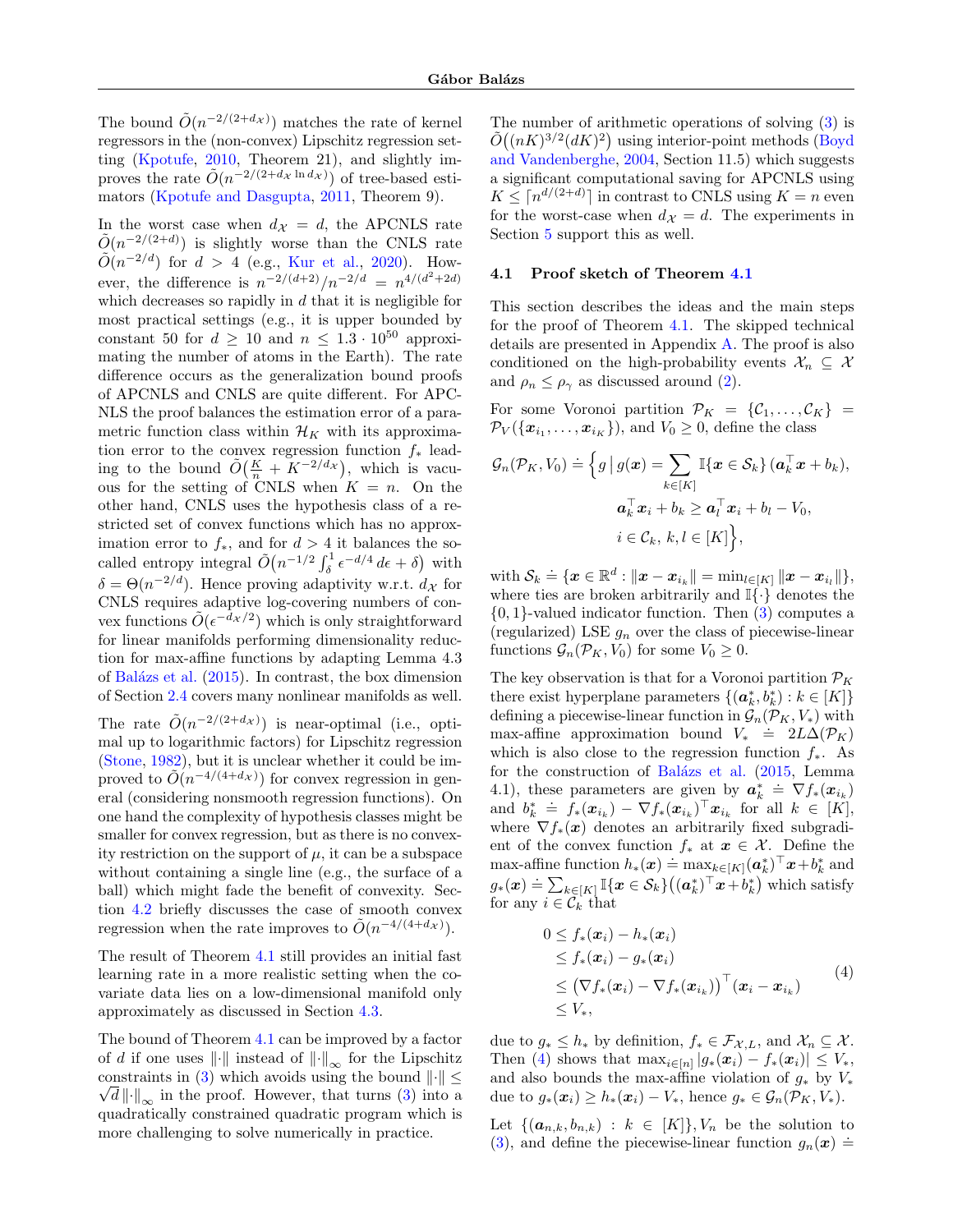$\sum_{k\in[K]} \mathbb{I}\{\boldsymbol{x}\in\mathcal{S}_k\}(\boldsymbol{a}_{n,k}^{\top}\boldsymbol{x}+b_{n,k})$ . As  $g_*$  is considered during the optimization of [\(3\)](#page-3-3) due to  $g_* \in \mathcal{G}_n(\mathcal{P}_K, V_*),$ it holds that  $\mathcal{L}_n(g_n) + \beta V_n^2 \leq \mathcal{L}_n(g_*) + \beta V_*^2$  which can be rewritten into

<span id="page-5-1"></span>
$$
||g_n - g_*||_n^2 + \beta V_n^2 \le 2\langle g_* - g_n, g_* - y \rangle_n + \beta V_*^2
$$
 (5)

using the empirical norm  $||h||_n^2 \doteq \frac{1}{n} \sum_{i=1}^n |h(\boldsymbol{x}_i)|^2$  and inner product  $\langle h_1, h_2 \rangle_n \stackrel{\text{def}}{=} \frac{1}{n} \sum_{i=1}^n h_1(\bm{x}_i) h_2(\bm{x}_i)$  for any  $h, h_1, h_2 : \mathbb{R}^d \to \mathbb{R}$  with the slight abuse of notation of [van de Geer](#page-9-17)  $(2000, \text{Section } 4.3)$  $(2000, \text{Section } 4.3)$  treating y as a function inside these empirical operators by defining  $y(\mathbf{x}_i) = y_i$  for all  $i \in [n]$ . Then using  $||g_* - f_*||_n \leq V_*$ by [\(4\)](#page-4-1) with  $ab \leq a^2 + b^2/4$ , [\(5\)](#page-5-1) can be turned into

<span id="page-5-2"></span>
$$
||g_n - g_*||_n^2 + 2\beta V_n^2
$$
  
\n
$$
\leq 4\langle g_* - g_n, f_* - y \rangle_n + 2(\beta + 2)V_*^2.
$$
 (6)

Later the proof will show that the right hand side of [\(6\)](#page-5-2) is bounded by  $\tilde{O}(\Vert g_n - g_* \Vert \sqrt{K/n} + K/n)$ , so  $||g_n - g_*||_n^2$ , and  $\beta V_n^2$  are both bounded by  $\tilde{O}(K/n)$ . This result, with the choice of  $\beta$  in Algorithm [2](#page-3-0) and  $||f_n - g_n||_n \leq V_n$ , implies  $||f_n - f_*||_n^2 = \tilde{O}(K/n)$ , which can be extended by the techniques of Balázs [et al.](#page-8-12) [\(2016\)](#page-8-12) to the bound  $||f_n - f_*||_{\mu}^2 = \tilde{O}(K/n)$ .

As  $V_* = 2L\Delta(\mathcal{P}_K)$ , the next step is to bound  $\Delta(\mathcal{P}_K)$ for partition  $\mathcal{P}_K$  computed by Algorithm [1](#page-3-1) (AFPC). Denote the set of all Voronoi partitions of size  $K$  over a set  $\mathcal{Z} \doteq \{z_1, \ldots, z_m\}$  with *cardinality*  $|\mathcal{Z}| \doteq m \in \mathbb{N}$ by  $\Gamma_K(\mathcal{Z}) \doteq \{ \mathcal{P}_V(\{z_{i_1},...,z_{i_K}\}) | i_1,...,i_K \in [m] \},$ and define the optimal clustering objective value by  $\Delta_K^* \doteq \min_{\mathcal{P} \in \Gamma_K(\mathcal{X}_n)} \Delta_K(\mathcal{P}).$  Although finding a partition achieving the optimal objective value  $\Delta_K^*$  is NPhard for  $d \geq 2$ , FPC (and so AFPC too) is proved to be a 2-approximation algorithm, which means that it finds a partition  $\mathcal{P}_K$  in polynomial-time  $O(ndK)^2$  $O(ndK)^2$ which has no higher objective value than twice the optimal [\(Gonzalez,](#page-8-8) [1985;](#page-8-8) [Hochbaum and Shmoys,](#page-9-9) [1985\)](#page-9-9), that is  $\Delta(\mathcal{P}_K) \leq 2\Delta_K^*$ . This result can be turned into an approximation bound as shown by Lemma [4.2.](#page-5-0)

<span id="page-5-0"></span>**Lemma 4.2.** Let  $\mathcal{X}_n \subseteq \mathcal{X}$  and  $\mathcal{P}_K$  be the Voronoi partition of size K returned by AFPC (Algorithm [1\)](#page-3-1). Then  $\Delta(\mathcal{P}_K) \leq 12\rho_n \min\left\{K^{-1/d_{\mathcal{X}}}, \sqrt{K/n}\right\}$ , and  $K \leq \min\left\{1 + (144 n)^{d_{\mathcal{X}}/(2+d_{\mathcal{X}})}, \lceil n^{d/(2+d)} \rceil \right\}.$ 

*Proof.* First, consider proving the claim  $\Delta(\mathcal{P}_K) \leq$  $12\rho_nK^{-1/d_x}$ . As discussed above, AFPC only differs from FPC in its stopping condition, so it also satisfies  $\Delta(\mathcal{P}_k) \leq 2\Delta_k^*$  for all  $k \in [K]$ . If  $\Delta_K^* = 0$ , then  $\Delta(\mathcal{P}_K) \leq 2\Delta_K^* = 0$  and the claim holds. As  $\Delta_1^* \leq 2\rho_n$ , the claim also holds for  $K = 1$ . Then let

 $K > 1, \Delta_K^* > 0$ , and suppose that  $K > M$  where  $M \doteq$  $N_{\|\cdot\|}(\mathcal{X}_n, \Delta_K^*/\kappa)$  for some  $\kappa > 2$ . Denote a  $(\Delta_K^*/\kappa)$ cover of  $\mathcal{X}_n$  by  $\{\boldsymbol{x}_{i_1}, \ldots, \boldsymbol{x}_{i_M}\}$  and define the Voronoi partition  $\{C_1, \ldots, C_M\} \doteq \mathcal{P}_V(\{x_{i_1}, \ldots, x_{i_M}\})$ . Then  $\Delta_M^* \leq \max_{k \in [M]} \max_{i,j \in \mathcal{C}_k} ||\boldsymbol{x}_i - \boldsymbol{x}_j|| \leq (2/\kappa) \Delta_K^* <$  $\Delta_K^*$  by the definition of  $\Delta_M^*$  and the triangle inequality, which yields a contradiction as  $\Delta_K^*$  is a nonincreasing function of K. Hence,  $K \leq M$  holds and using the definition of the box dimension (Sec-tion [2.4\)](#page-2-0) with  $\mathcal{X}_n \subseteq \mathcal{X}$  yields  $K \leq N_{\|\cdot\|}(\mathcal{X}_n, \Delta_K^*/\kappa) \leq$  $(3\kappa\rho_n/\Delta_K^*)^{d_{\mathcal{X}}}$ , which proves the claim by  $\Delta(\mathcal{P}_K) \leq$  $2\Delta_K^* \leq 6\kappa \rho_n K^{-1/d_{\mathcal{X}}}$  and taking the limit  $\kappa \to 2$ .

If AFPC terminates by  $\rho_n^2 K \geq n \Delta^2(\mathcal{P}_K)$ , then  $\Delta(\mathcal{P}_K) \leq \rho_n \sqrt{K/n}$ . Otherwise, if termination occurs with  $K \geq n^{d/(2+d)}$ , then  $K^{-1/d_x} \leq K^{-1/d} \leq$  $n^{-1/(2+d)} = \sqrt{n^{d/(2+d)}/n} \leq \sqrt{K/n}$  due to  $d_{\mathcal{X}} \leq d$ , which proves the bound on  $\Delta(\mathcal{P}_K)$ .

Clearly, the AFPC termination condition directly imposes  $K \leq \lceil n^{d/(2+d)} \rceil$ . Further, using the first part of the proof for the  $(K - 1)$ -th (non-terminating) step,  $\rho_n^2(K-1)$  <  $n\Delta^2(\mathcal{P}_{K-1})$   $\leq 144 n \rho_n^2(K-1)^{-2/d_{\mathcal{X}}},$ which proves the bound on K after rearrangement.  $\Box$ 

Now consider the term  $\langle g_* - g_n, f_* - y \rangle_n$  in [\(6\)](#page-5-2). As  $f_* - y$  is  $\sigma$ -subgausian noise by [\(1\)](#page-2-2), and the estimate  $g_n$  lies in a class  $\mathcal{G}_n(\mathcal{P}_K, V_0)$  having functions with  $(d+1)K$  parameters, one expects to bound this term by  $\tilde{O}(\Vert g_* - g_n \Vert_n \sigma \sqrt{dK/n})$ . Such bound requires the parameter space to be bounded, which holds by the Lipschitz constraints of [\(3\)](#page-3-3) and a similar reasoning to Balázs  $(2016, \text{ Lemma } 5.3)$  $(2016, \text{ Lemma } 5.3)$  showing that the bias parameters are also bounded with high-probability as expressed by Lemma [4.3.](#page-5-4)

<span id="page-5-4"></span>**Lemma 4.3.** With probability at least  $1 - \gamma$  for  $\gamma > 0$ ,  $|b_{n,k} + \boldsymbol{a}_{n,k}^{\top} \mathbb{E}[\boldsymbol{x}] - \mathbb{E}[y]| \leq \widehat{B}$  for all  $k \in [K]$  with some  $\widehat{B} > 0$  satisfying  $\widehat{B}^2 = \Theta \big( dL^2 \rho_{\gamma}^2 + \sigma^2 \ln(1/\gamma) \big)$ .

Then the idea is to write  $\langle g_*-g_n, f_*-y \rangle_n \leq ||g_n - g_*||_n \sup$  $g\in\overline{\mathcal{G}}_n$  $\frac{g_* - g}{g}$  $\frac{g_* - g}{\|g_* - g\|_n}, f_* - y \Big\rangle$ n

with the function class  $\overline{\mathcal{G}}_n \doteq$  $\text{with the function class } \mathcal{G}_n \doteq \{g \in \mathcal{G}_n(\mathcal{P}_K, V_0) : g(\boldsymbol{x}) = \ \sum_{k \in [K]} \mathbb{I}\{\boldsymbol{x} \in \mathcal{S}_k\} ( \boldsymbol{a}_k^\top \boldsymbol{x} + b_k), \|\boldsymbol{a}_k\|_\infty \leq L, \, |b_k| + \epsilon \leq L, \; \| \boldsymbol{a}_k \|_\infty, \; \forall \, k \in \mathcal{S}_k \}.$  $a_k^{\top} \mathbb{E}[x] - \mathbb{E}[y] \leq \widehat{B} \}$  for some large enough  $V_0 > 0$ , and use this to upper bound the term  $\langle g_*-g_n, f_*-y \rangle_n$ as shown by Lemma [4.4.](#page-5-5)

<span id="page-5-5"></span>**Lemma 4.4.** With probability at least  $1 - \gamma$  for  $\gamma > 0$ ,  $\langle g_* - g_n, f_* - y \rangle_n$  $= O\Big(\left\|g_{n}-g_{*}\right\|_{n} \sigma$  $\sqrt{dK}$  $\frac{dK}{n}\ln(B/\gamma) + \sigma^2\frac{dK}{n}$  $\frac{dK}{n}\ln(B/\gamma)\Big),$ 

where  $B$  is as defined for Theorem [4.1.](#page-3-2)

Combining  $V_*^2 = O(L^2 \rho_\gamma^2 K/n)$  due to Lemma [4.2](#page-5-0) and  $\rho_n \leq \rho_\gamma$ , Lemma [4.4](#page-5-5) with [\(6\)](#page-5-2) and  $ab \leq (a^2 + b^2)/2$ 

<span id="page-5-3"></span><sup>2</sup>There exist more efficient implementations [\(Feder and](#page-8-13) [Greene,](#page-8-13) [1988;](#page-8-13) [Har-Peled,](#page-9-18) [2004\)](#page-9-18), but those are less incremental w.r.t. the partition size, so combining them with the AFPC stopping condition might be challenging.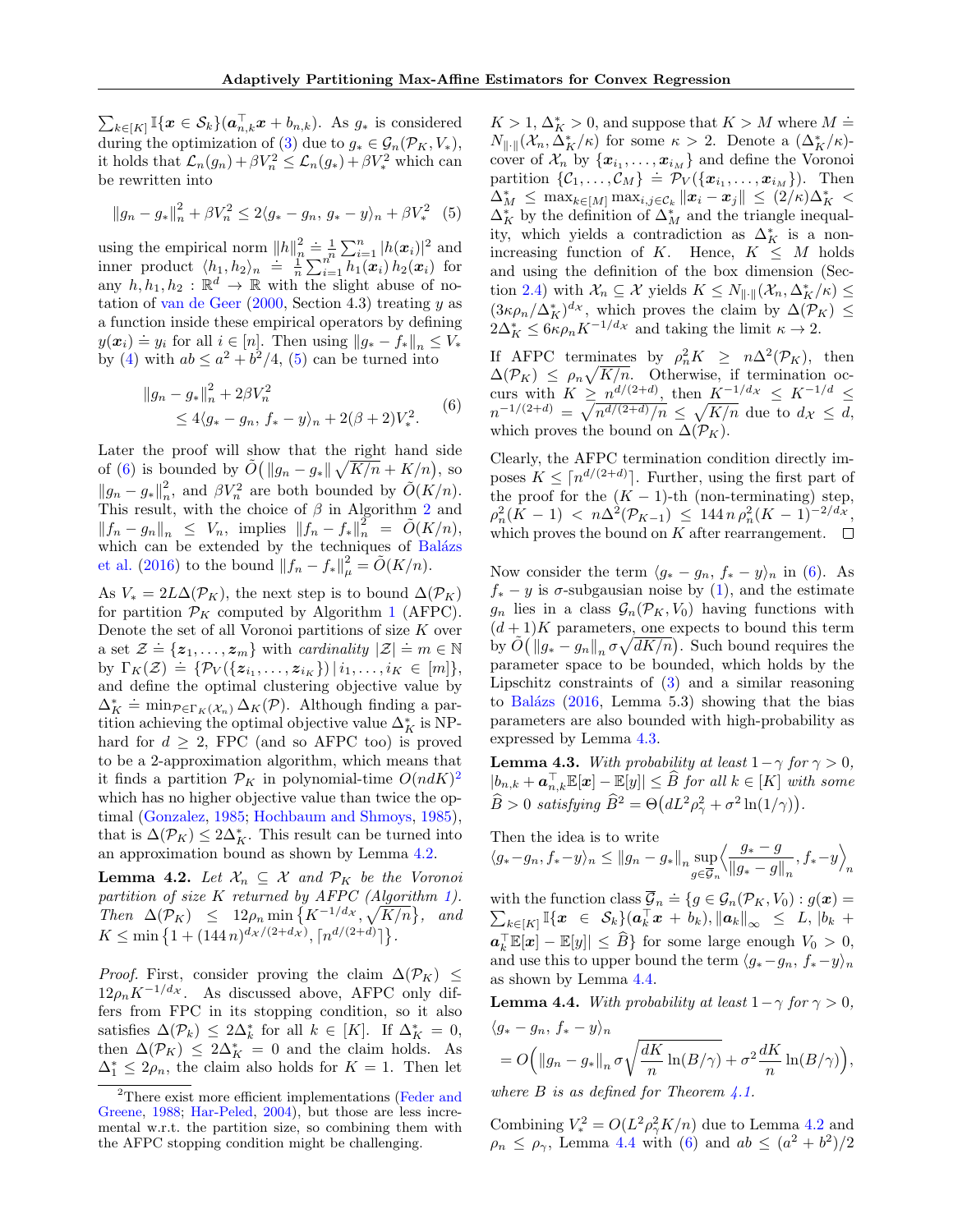directly yields bounds on  $||g_n - g_*||_n$  and  $V_n$  as summarized by Lemma [4.5.](#page-6-3)

<span id="page-6-3"></span>**Lemma 4.5.** With probability at least  $1 - \gamma$  for  $\gamma > 0$ ,

$$
||g_n - g_*||_n^2 = O\Big(\frac{dK}{n} \big(\sigma^2 \ln(B/\gamma) + \ln(n) L^2 \rho_\gamma^2\big)\Big),
$$
  

$$
V_n^2 = O\Big(\frac{K}{n} \big(\sigma^2 \frac{\ln(B/\gamma)}{\ln(n)} + L^2 \rho_\gamma^2\big)\Big).
$$

Using  $(a+b+c)^2 \leq 3(a^2+b^2+c^2), V_*^2 = O(L^2\rho_\gamma^2K/n),$ and Lemma [4.5,](#page-6-3) the empirical distance between the APCNLS estimate  $f_n$  and the regression function  $f_*$ can be bounded with probability at least  $1 - \gamma$  as

<span id="page-6-4"></span>
$$
||f_n - f_*||_n^2 \le 3||f_n - g_n||_n^2 + 3||g_n - g_*||_n^2 + 3||g_* - f_*||_n^2
$$
  
\n
$$
\le 3V_n^2 + 3||g_n - g_*||_n^2 + 3V_*^2
$$
  
\n
$$
= O\Big(\frac{dK}{n} \big(\sigma^2 \ln(B/\gamma) + \ln(n)L^2 \rho_\gamma^2\big)\Big). \tag{7}
$$

Now by Lemma [4.2](#page-5-0) there exists a (nonrandom) bound  $K > 0$  on the number of hyperplanes such that  $K \leq \bar{K} = O(n^{d_{\mathcal{X}}/(2+d_{\mathcal{X}})})$ . Additionally, as the parameters  $\{(\boldsymbol{a}_{n,k}, b_{n,k}): k \in [K]\}\$ are shared by  $f_n$  and  $g_n$ , Lemma [4.3](#page-5-4) implies that  $f_n$  belongs to a max-affine function class with bounded parameter space, that is  $f_n \in \overline{\mathcal{H}}_K \subseteq \overline{\mathcal{H}}_{\overline{K}}$ , where

$$
\overline{\mathcal{H}}_K \doteq \big\{ f \in \mathcal{H}_K : f(\boldsymbol{x}) = \max_{k \in [K]} \boldsymbol{a}_k^\top \boldsymbol{x} + b_k, \, \|\boldsymbol{a}_k\|_\infty \leq L, |b_k + \boldsymbol{a}_k^\top \mathbb{E}[\boldsymbol{x}] - \mathbb{E}[y]| \leq \widehat{B} \big\},\
$$

and  $\overline{\mathcal{H}}_{\bar{K}}$  is defined similarly.

Then, the approximation error of  $f_n$  to  $f_*$  is bounded by  $(7)$ , the complexity of  $f_n$  is controlled through the (nonrandom) class  $\overline{\mathcal{H}}_{\bar{K}}$ , and the number of hyperplanes of  $f_n$  is bounded by  $\overline{K} = O(n^{d_X/(2+d_X)})$  due to Lemma [4.2,](#page-5-0) so empirical process theory of sieved estimators (e.g., [van de Geer,](#page-9-17) [2000,](#page-9-17) Section 10.3), especially the results of Györfi et al.  $(2002,$  Theorem 11.5) as extended by Balázs et al.  $(2016,$  Theorem 1 with Lemma 3), can be used to combine the pieces together through the decomposition,

$$
||f_n - f_*||_{\mu}^2 \le \sup_{f \in \overline{\mathcal{H}}_{\bar{K}}} ||f - f_*||_{\mu}^2 - 2 ||f - f_*||_{n}^2
$$
  
+ 2 ||f\_n - f\_\*||\_{n}^2  
=  $\tilde{O}(d\bar{K}/n)$ ,

and to prove the result of Theorem [4.1.](#page-3-2) The details of these steps are presented in Appendix [A.2.](#page-12-0)

### <span id="page-6-1"></span>4.2 Smoothness of  $f_*$

When the regression function  $f_*$  is (first-order) *smooth*, that is if  $\|\nabla f_*(\bm{x}) - \nabla f_*(\widehat{\bm{x}})\| \leq L_q \|\bm{x} - \widehat{\bm{x}}\|$  for some  $L_g > 0$  and all  $x, \hat{x} \in \mathcal{X}$ , then [\(4\)](#page-4-1) provides  $V_* = O(L_g \Delta^2(\mathcal{P}_K))$ . By modifying the termina-tion condition of Algorithm [1](#page-3-1) (AFPC) to  $\rho_n^4 K <$  $n \Delta^4(\mathcal{P}_K)$  and  $K < n^{d/(4+d)}$ , the result of Lemma [4.2](#page-5-0) changes to  $\Delta(\mathcal{P}_K) = O(\rho_n \min\{K^{-1/d_x}, (K/n)^{1/4}\})$ and  $K = O(K^{d_{\mathcal{X}}/(4+d_{\mathcal{X}})})$ . Then the same reasoning as above yields the generalization bound  $\tilde{O}(\frac{K}{n} + V_*^2) =$  $\tilde{O}(n^{-4/(4+d_{\mathcal{X}})})$  for APCNLS using the modified AFPC termination condition. Unfortunately this adaptation of APCNLS to smoothness is not automatic, one might need cross-validation to make it so. It has been also stated as a challenging open problem to prove or disprove whether CNLS achieves this rate in the smooth convex regression setting [\(Kur et al.,](#page-9-4) [2020,](#page-9-4) Section 6).

#### <span id="page-6-2"></span>4.3 Measurement noise

It might happen that the covariate data comes from a low-dimensional manifold, but it is contaminated by "measurement noise". In this case the definition of intrinsic dimension could be  $N_{\parallel \cdot \parallel}(\mathcal{X}_n, \epsilon) \leq$  $(\rho_n/\epsilon)^{d_{\mathcal{X}}}(\sigma_m/\epsilon)^d$  a.s. for all  $\epsilon \in (0, 2\rho_n]$ , where  $\sigma_m \geq 0$ is the level of measurement noise. Because the box dimension was only used in the proof of Lemma [4.2](#page-5-0) with  $\epsilon = \Delta_K^*/2$ , the fast APCNLS rate using  $d_{\mathcal{X}}$  instead of d in Theorem [4.1](#page-3-2) still holds until  $\sigma_m \leq \Delta_K^*/2$ , and degrades towards the full-dimensional case afterwards.

## <span id="page-6-0"></span>5 EXPERIMENTS

This section provides a performance comparison between APCNLS (Algorithm [2\)](#page-3-0) and CNLS on some selected synthetic problems. Because both algorithms require regularization of the Lipschitz constant L, two versions are considered for each. First, CNLS<sup>∗</sup> and  $APCNLS_*$  with L measured on the union of the training and test sets, which provides a tight setting. Second, CNLS<sub>ln</sub> and APCNLS<sub>ln</sub> with setting  $L = \ln(n)$ as motivated by [Blanchet et al.](#page-8-11) [\(2019\)](#page-8-11), which is here often a looser setting. For reference, the results also include the ordinary least squares (OLS) estimate.

I used OSQP [\(Stellato et al.,](#page-9-19) [2020\)](#page-9-19) to solve [\(3\)](#page-3-3), which is a first-order quadratic programming solver built on the idea of alternating direction methods of multipliers. The initial center of AFPC (Algorithm [1\)](#page-3-1) was always taken to be the closest element within  $\mathcal{X}_n$  to the center  $\bar{x}$  with respect to  $\|\cdot\|$ . For further details, Python implementation is provided in the supplementary material and at [github.com/gabalz/cvxreg.](https://github.com/gabalz/cvxreg)

All plots show the average test errors  $||f_n - f_*||^2_{\mu}$  measured on  $10^6$  independently drawn samples of 20 experiments with standard deviation error bars for each sample size  $n \in \{100, 250, 500, 750, 1000\}.$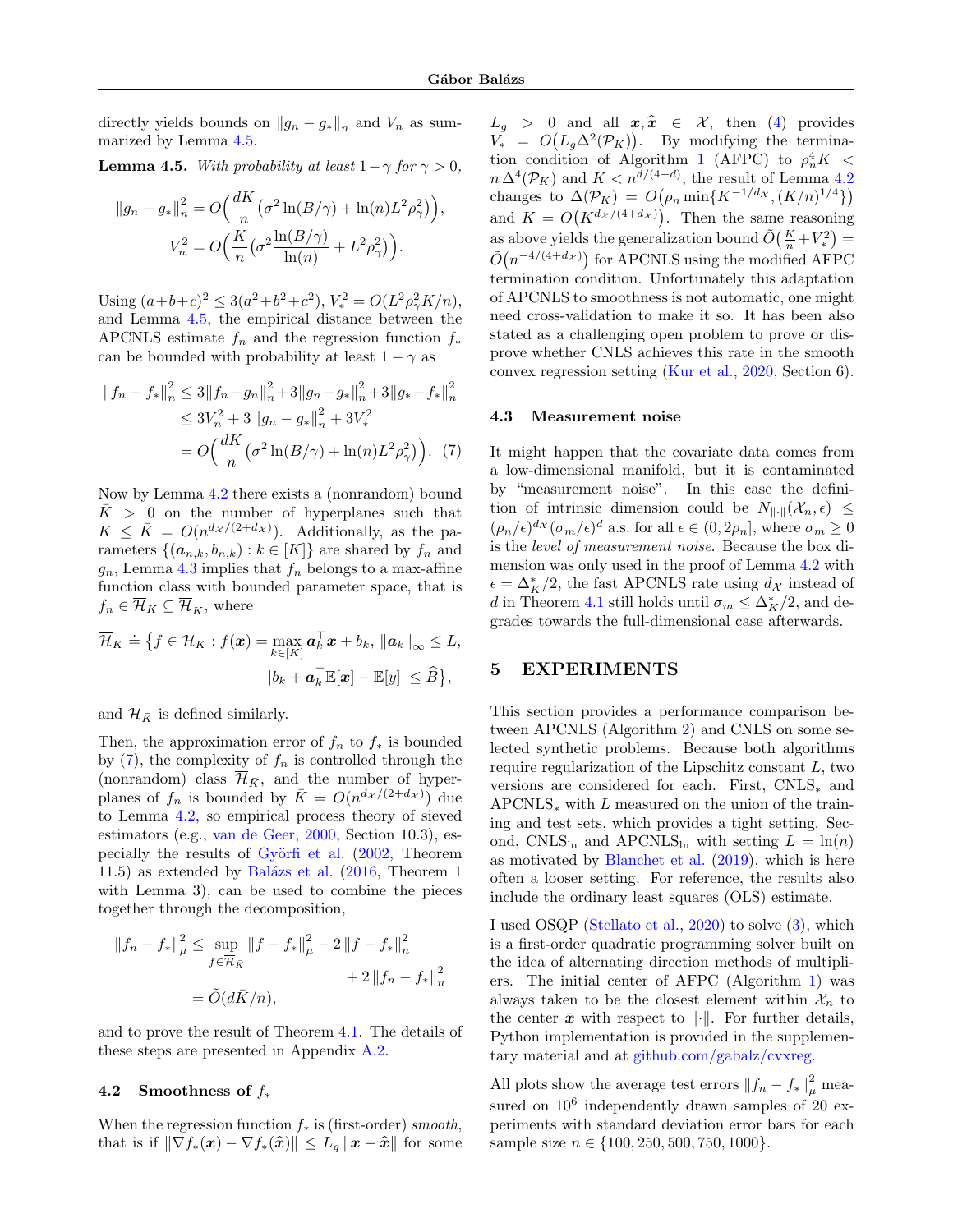Denote the zero vector with appropriate size by 0, the d-dimensional identity matrix by  $I_d$ , the uniform distribution over a bounded set S by  $\mathcal{U}(\mathcal{S})$ , and the ddimensional Gaussian distribution with mean  $\boldsymbol{m} \in \mathbb{R}^d$ and covariance  $\Sigma \in \mathbb{R}^{d \times d}$  by  $\mathcal{N}(m, \Sigma)$ .

The regression function  $f_*$  was chosen to be either symmetric or truncated, and piecewise-linear or quadratic, that is  $f_* \in \{f_*^{\text{spl}}, f_*^{\text{tpl}}, f_*^{\text{sq}}, f_*^{\text{tq}}\}$  with  $f_*^{\text{spl}}(x) = \|x\|_1, f_*^{\text{th}}(x) = \|\max\{0, x\}\|_1, f_*^{\text{sq}}(x) =$  $\|\mathbf{x}\|^2/2$ ,  $f_*^{\text{te}}(\mathbf{x}) \doteq \|\max\{0, \mathbf{x}\}\|^2/2$ , where  $\max\{0, \mathbf{x}\}\$ is meant to be coordinate-wise. These functions cover the nonsmooth and smooth settings and the truncated versions break the uniformity of the Lipschitz constant around the boundary. All experiments use Gaussian observation noise  $(y - f_*(x)) | x \sim \mathcal{N}(0, \sigma^2)$ .

### 5.1 Without low-dimensional manifold

The experiments on nonsmooth and smooth problems (Fig. [1\)](#page-7-0) over a full dimensional domain  $(d_X = d)$ demonstrate a competitive performance of APCNLS to CNLS even in the absence of a manifold.



Figure 1: Estimating  $f_*^{\text{spl}}$  (left) over  $\mathbf{x} \sim \mathcal{U}([-2, 2]^{10})$ , and  $f_*^{\text{tq}}$  (right) over  $\mathbf{x} \sim \mathcal{N}(\mathbf{0}, I_{10})$ , both for  $\sigma = 0.3$ .

However, this is reached by reducing the number of hyperplanes (and the computational cost) of APC-NLS quite significantly below the number of samples  $n$  (used by CNLS) as shown by Fig. [2.](#page-7-1)

| $\boldsymbol{x} \setminus n$                                                 | 100       | 250 | 500                                         | 750       | 1000                                                |
|------------------------------------------------------------------------------|-----------|-----|---------------------------------------------|-----------|-----------------------------------------------------|
| $\mathcal{U}([-2, 2]^{10}) 34 \pm 2 62 \pm 4 100 \pm 6 130 \pm 7 158 \pm 10$ |           |     |                                             |           |                                                     |
| $\mathcal{N}(\mathbf{0}, I_{10})$                                            |           |     |                                             |           | $ 25 \pm 3 48 \pm 5 75 \pm 10 100 \pm 8 118 \pm 10$ |
| $x_{\text{li},10}$                                                           |           |     | $12 \pm 1   17 \pm 1   23 \pm 1   26 \pm 1$ |           | $28 + 2$                                            |
| $\bm{x}_{\mathrm{pe},10}$                                                    | $5 \pm 1$ |     | $15 \pm 1$   $7 \pm 1$                      | $8 \pm 1$ | $9 + 1$                                             |

<span id="page-7-1"></span>Figure 2: Number of hyperplanes  $K$  used by AFPC (and APCNLS) for some covariate distributions in  $\mathbb{R}^{10}$ .

However, the picture changes as the observation noise increases. Then, the results of Fig. [3](#page-7-2) indicate that APCNLS is more robust than CNLS with respect to overfitting to a significantly higher observation noise (increased from  $\sigma = 0.3$  of Fig. [1](#page-7-0) to  $\sigma = 3.0$ ).



<span id="page-7-2"></span>Figure 3: Estimating  $f_*^{\text{spl}}$  (left) over  $\boldsymbol{x} \sim \mathcal{U}([-2, 2]^{10})$ , and  $f_*^{\text{tq}}$  (right) over  $\mathbf{x} \sim \mathcal{N}(\mathbf{0}, I_{10})$ , both for  $\sigma = 3.0$ .

## 5.2 With linear low-dimensional manifold

Consider a linear 3-dimensional manifold  $(d<sub>X</sub> = 3)$ , that is define the random vector  $z_3 \sim \mathcal{U}([-3,3]^3)$  and set  $\mathbf{x}_{1i,10} \sim \mathcal{N}([\mathbf{z}_3^\top \ \mathbf{0}^\top]^\top, \sigma_m^2 I_{10})$  with some measurement noise level  $\sigma_m \geq 0$ .

The results of Fig. [4](#page-7-3) show that APCNLS delivers slightly better performance than CNLS, while it uses even less hyperplanes (and so requires even less computational effort) than for the full dimensional cases as presented above by Fig. [2.](#page-7-1) In particular for these experiments with sample size  $n = 1000$ , the CNLS estimators needed more than half an hour to train on average while the APCNLS estimators fitted in less than half a minute. These results also suggest that CNLS is adaptive to linear manifolds as well.



<span id="page-7-3"></span><span id="page-7-0"></span>Figure 4: Estimating  $f_*^{\text{spl}}$  (left) and  $f_*^{\text{tpl}}$  (right) over  $x_{\text{li},10}$  for  $\sigma = 0.3$  and  $\sigma_m = 0.1$ .

#### 5.3 With nonlinear low-dimensional manifold

Consider a nonlinear 1-dimensional manifold  $(d<sub>X</sub> = 1)$ when a scalar covariate is embedded into  $\mathbb{R}^{10}$  by polynomial expansion with some measurement noise (Sec-tion [4.3\)](#page-6-2). Formally, let  $z_1 \sim \mathcal{U}([-1,1])$  and define  $\pmb{x}_{\mathrm{pe},10} \sim \mathcal{N}\big([z_1\,z_1^2\,\ldots\,z_1^{10}]^\top,\sigma_m^2 I_{10}\big)$  with some measurement noise level  $\sigma_m \geq 0$ .

The results of Fig. [5](#page-7-4) show that APCNLS finds significantly better estimates than CNLS in these settings, and it does so by using even less resources as presented above by Fig. [2.](#page-7-1)



<span id="page-7-4"></span>Figure 5: Estimating  $f_*^{\text{sq}}$  (left) and  $f_*^{\text{tq}}$  (right) over  $x_{pe,10}$  for  $\sigma = 0.3$  and  $\sigma_m = 0.1$ .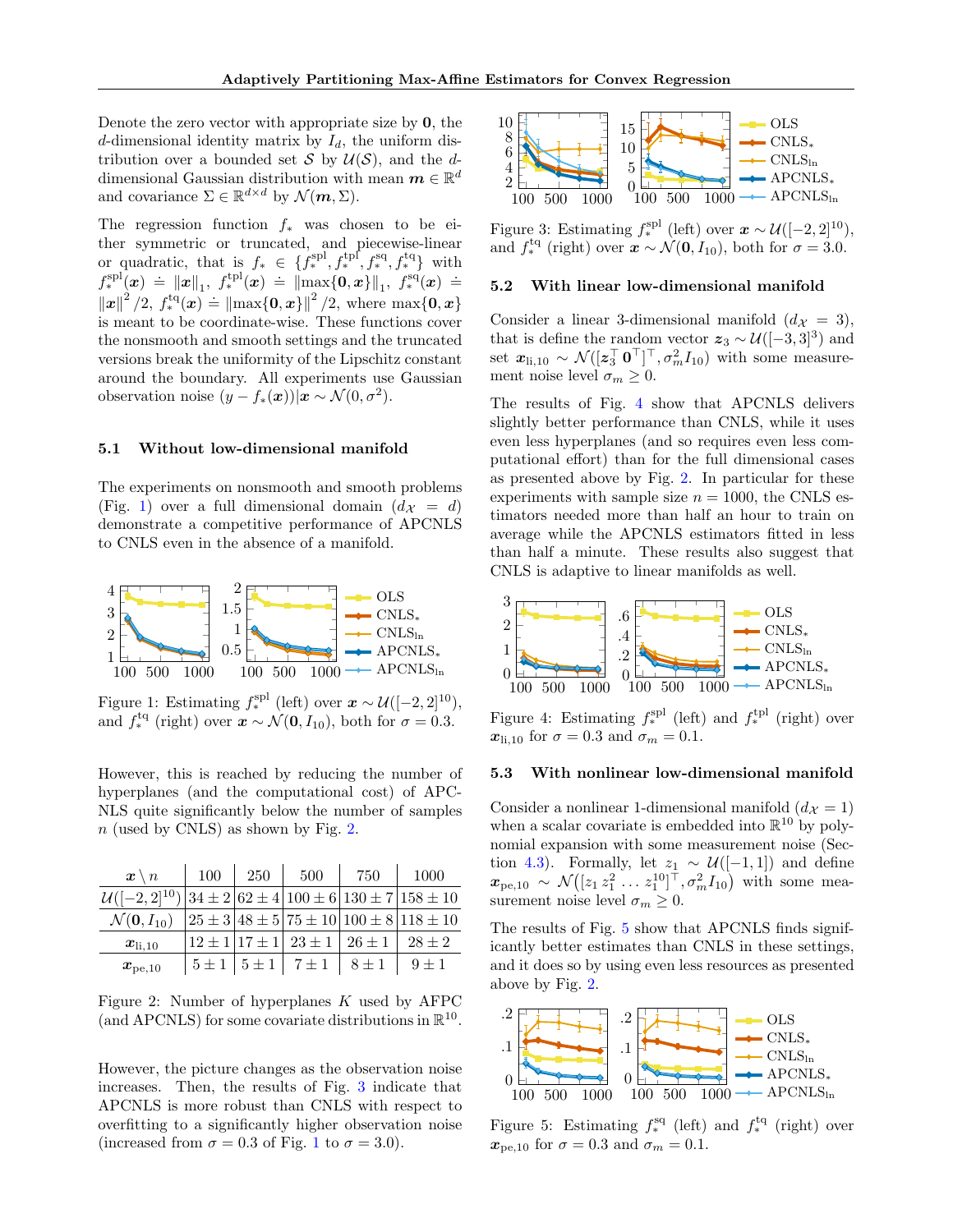The results of Fig. [6](#page-8-14) demonstrate the cases of low (zero) and high (doubled) measurement noise. In the former no estimate exceeds OLS significantly (perhaps as the support of  $x$  does not contain any line), while in the latter APCNLS delivers far the lowest test error.



Figure 6: Estimating  $f_*^{\text{sq}}$  over  $\mathbf{x}_{\text{pe},10}$  for  $\sigma = 0.3$  with  $\sigma_m = 0.0$  (left) and  $\sigma_m = 0.2$  (right).

Further experiments are provided in Appendix [B.](#page-14-0)

## 6 CONCLUSIONS

This paper introduced a novel partitioning max-affine estimator (Algorithm [2\)](#page-3-0) with an adaptive upper bound on the generalization error for the general subgaussian convex regression setting (Theorem [4.1\)](#page-3-2) matching the adaptive rates of Lipschitz regression. This was obtained by a new analysis exploiting the properties of an appropriate Voronoi partition computed by an adaptive version of FPC, and the relaxed maxaffine constraints in the empirical risk minimization process which considers the linearization of the regression function over the chosen partition. As CNLS has been recently extended to (non-convex) Lipschitz regression [\(Siahkamari et al.,](#page-9-20) [2020a\)](#page-9-20), perhaps one of the most interesting open question is whether the techniques of APCNLS carry over to those more general settings as well. For convex regression, the presented results indicate that APCNLS is a favorable alternative to CNLS in terms of theoretical guarantee, empirical performance, robustness, and computational cost.

#### Acknowledgements

This work was funded by Gema Sánchez Hernández and Gábor Balázs  $(G \& G)$ . We thank the anonymous reviewers for their helpful suggestions.

### References

- <span id="page-8-2"></span>Aybat, N. S. and Wang, Z. (2014). A parallel method for large scale convex regression problems. In 53rd IEEE Conference on Decision and Control, pages 5710–5717.
- <span id="page-8-5"></span>Balázs, G. (2016). Convex Regression: Theory, Practice, and Applications. PhD thesis, University of Alberta.
- <span id="page-8-1"></span>Balázs, G., György, A., and Szepesvári, Cs. (2015). Near-optimal max-affine estimators for convex re-

gression. In Lebanon, G. and Vishwanathan, S. V. N., editors, Proceedings of the Eighteenth International Conference on Artificial Intelligence and Statistics, volume 38 of Proceedings of Machine Learning Research, pages 56–64, San Diego, California, USA. PMLR.

- <span id="page-8-12"></span>Balázs, G., Szepesvári, Cs., and György, A. (2016). Chaining bounds for empirical risk minimization. arXiv preprint arXiv:1609.01872v1.
- <span id="page-8-14"></span><span id="page-8-11"></span>Blanchet, J., Glynn, P. W., Yan, J., and Zhou, Z. (2019). Multivariate distributionally robust convex regression under absolute error loss. In Wallach, H., Larochelle, H., Beygelzimer, A., d'Alché-Buc, F., Fox, E., and Garnett, R., editors, Advances in Neural Information Processing Systems, volume 32. Curran Associates, Inc.
- <span id="page-8-15"></span>Boucheron, S., Lugosi, G., and Massart, P. (2012). Concentration Inequalities: A nonasymptotic theory of independence. Clarendon Press.
- <span id="page-8-0"></span>Boyd, S. and Vandenberghe, L. (2004). Convex Optimization. Cambridge University Press.
- <span id="page-8-3"></span>Chen, W. and Mazumder, R. (2020). Multivariate convex regression at scale. arXiv preprint arXiv:2005.11588v1.
- <span id="page-8-10"></span>Clarkson, K. L. (2006). Nearest-neighbor searching and metric space dimensions. In Shakhnarovich, G., Darrell, T., and Indyk, P., editors, Nearest-Neighbor Methods for Learning and Vision: Theory and Practice, pages 15–59. MIT Press.
- <span id="page-8-9"></span>Cutler, C. D. (1993). A review of the theory and estimation of fractal dimension. In Tong, H., editor, Dimension Estimation and Models: Nonlinear Time Series and Chaos Vol. I, pages 1–107. World Scientific.
- <span id="page-8-13"></span>Feder, T. and Greene, D. H. (1988). Optimal algorithms for approximate clustering. In Annual ACM symposium on Theory of computing, volume 20, pages 434–444. ACM.
- <span id="page-8-6"></span>Ghosh, A., Pananjady, A., Guntuboyina, A., and Ramchandran, K. (2019). Max-affine regression: Provable, tractable, and near-optimal statistical estimation. arXiv preprint arXiv:1906.09255v1.
- <span id="page-8-7"></span>Ghosh, A., Pananjady, A., Guntuboyina, A., and Ramchandran, K. (2021). Max-affine regression: Parameter estimation for Gaussian designs. IEEE Transactions on Information Theory, Early Access.
- <span id="page-8-8"></span>Gonzalez, T. F. (1985). Clustering to minimize the maximum intercluster distance. Theoretical Computer Science, 38:293–306.
- <span id="page-8-4"></span>Guntuboyina, A. (2012). Optimal rates of convergence for convex set estimation from support functions. The Annals of Statistics, 40(1):385–411.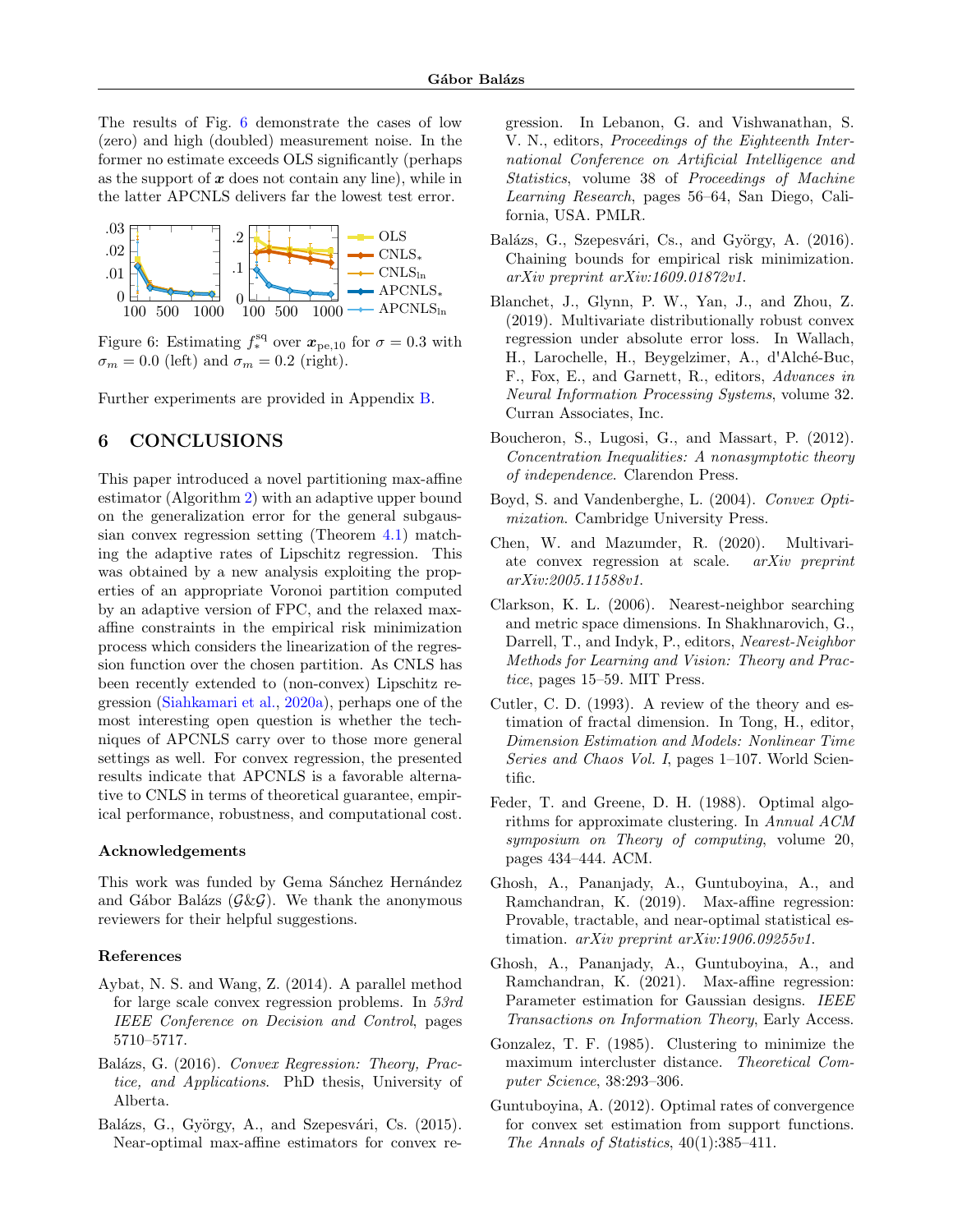- <span id="page-9-11"></span>Györfi, L., Kohler, M., Krzyzak, A., and Walk, H. (2002). A distribution-free theory of nonparametric regression. Springer.
- <span id="page-9-3"></span>Han, Q. and Wellner, J. A. (2016). Multivariate convex regression: Global risk bounds and adaptation. arXiv preprint arXiv:1601.06844v1.
- <span id="page-9-10"></span>Hannah, L. A. and Dunson, D. B. (2013). Multivariate convex regression with adaptive partitioning. Journal of Machine Learning Research, 14(66):3261– 3294.
- <span id="page-9-18"></span>Har-Peled, S. (2004). Clustering motion. Discrete and Computational Geometry, 31(4):545–565.
- <span id="page-9-9"></span>Hochbaum, D. S. and Shmoys, D. B. (1985). A best possible heuristic for the k-center problem. Mathematics of Operations Research, 10(2):180–184.
- <span id="page-9-14"></span>Kpotufe, S. (2009). Escaping the curse of dimensionality with a tree-based regressor. In The 22nd Conference on Learning Theory, Montreal, Quebec, Canada.
- <span id="page-9-12"></span>Kpotufe, S. (2010). The curse of dimension in nonparametric regression. PhD thesis, University of California.
- <span id="page-9-13"></span>Kpotufe, S. and Dasgupta, S. (2011). A tree-based regressor that adapts to intrinsic dimension. Journal of Computer and System Sciences, 78(5):1496–1515.
- <span id="page-9-4"></span>Kur, G., Gao, F., Guntuboyina, A., and Sen, B. (2020). Convex regression in multidimensions: Suboptimality of least squares estimators.  $arXiv$ preprint arXiv:2006.02044v1.
- <span id="page-9-5"></span>Lee, C.-Y., Johnson, A. L., Moreno-Centeno, E., and Kuosmanen, T. (2013). A more efficient algorithm for convex nonparametric least squares. European Journal of Operational Research, 227(2):391–400.
- <span id="page-9-2"></span>Lim, E. (2014). On convergence rates of convex regression in multiple dimensions. INFORMS Journal of Computing, 26(3):616–628.
- <span id="page-9-1"></span>Lim, E. and Glynn, P. W. (2012). Consistency of multidimensional convex regression. Operations Research, 60(1):196–208.
- <span id="page-9-8"></span>Magnani, A. and Boyd, S. P. (2009). Convex piecewise-linear fitting. Optimization and Engineer $inq$ ,  $10(1):1-17$ .
- <span id="page-9-6"></span>Mazumder, R., Choudhury, A., Iyengar, G., and Sen, B. (2019). A computational framework for multivariate convex regression and its variants. Journal of the American Statistical Association, 114(525):318– 331.
- <span id="page-9-15"></span>Pollard, D. (1990). Empirical processes: Theory and applications. NSF-CBMS Regional Conference Series in Probability and Statistics, 2:1–86.
- <span id="page-9-21"></span>Robbins, H. (1955). A remark on Stirling's formula. The American Mathematical Monthly, 62(1):26–29.
- <span id="page-9-0"></span>Seijo, E. and Sen, B. (2011). Nonparametric least squares estimation of a multivariate convex regression function. The Annals of Statistics, 39(3):1633– 1657.
- <span id="page-9-20"></span>Siahkamari, A., Gangrade, A., Kulis, B., and Saligrama, V. (2020a). Piecewise linear regression via a difference of convex functions. In III, H. D. and Singh, A., editors, Proceedings of the 37th International Conference on Machine Learning, volume 119 of Proceedings of Machine Learning Research, pages 8895–8904. PMLR.
- <span id="page-9-7"></span>Siahkamari, A., XIA, X., Saligrama, V., Castañón, D., and Kulis, B. (2020b). Learning to approximate a bregman divergence. In Larochelle, H., Ranzato, M., Hadsell, R., Balcan, M. F., and Lin, H., editors, Advances in Neural Information Processing Systems, volume 33, pages 3603–3612. Curran Associates, Inc.
- <span id="page-9-19"></span>Stellato, B., Banjac, G., Goulart, P., Bemporad, A., and Boyd, S. (2020). OSQP: an operator splitting solver for quadratic programs. Mathematical Programming Computation, 12(4):637–672.
- <span id="page-9-16"></span>Stone, C. J. (1982). Optimal global rates of convergence for nonparametric regression. The Annals of Statistics, 10(4):1040–1053.
- <span id="page-9-17"></span>van de Geer, S. (2000). Empirical Processes in M-Estimation. Cambridge University Press.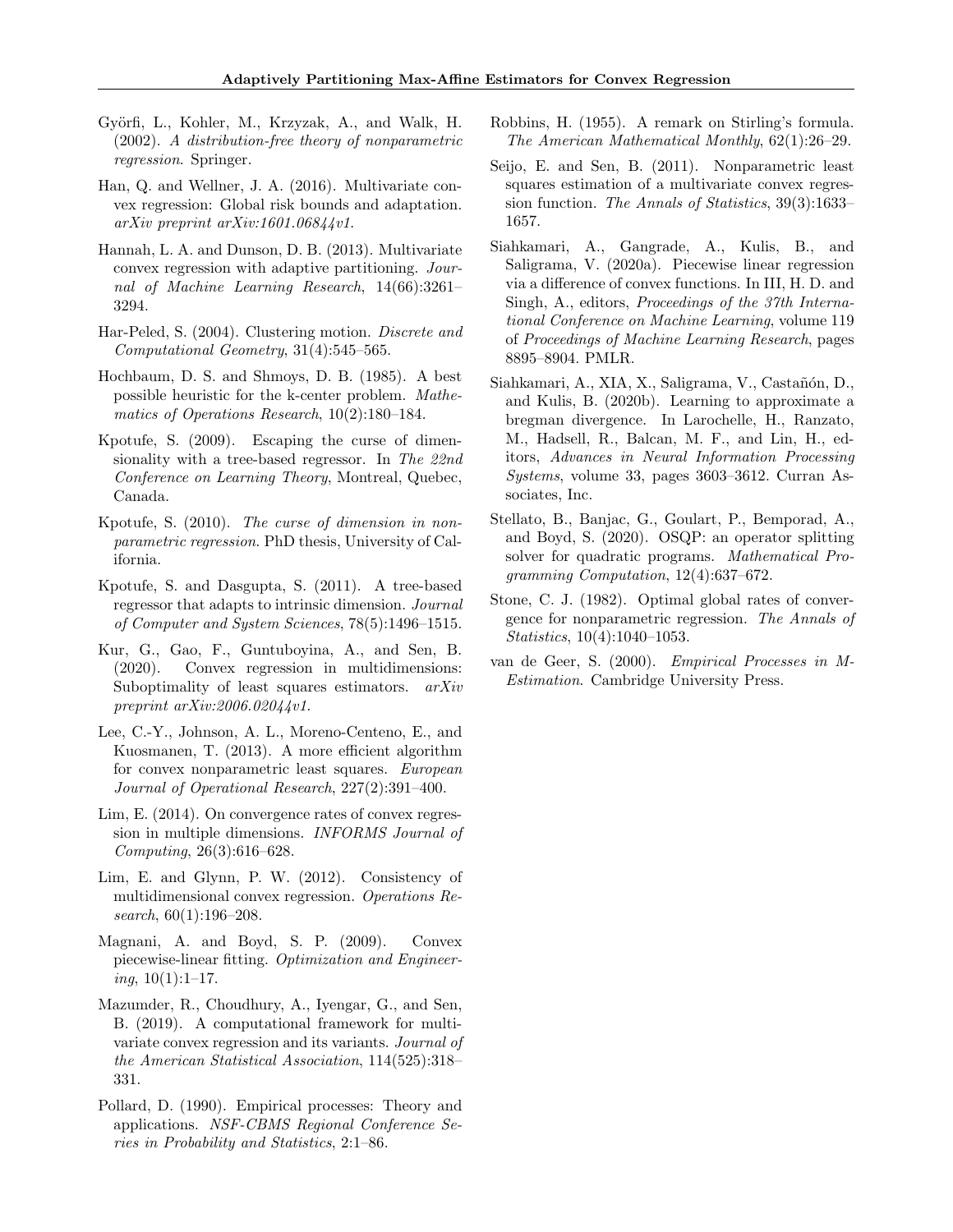# Supplementary Material: Adaptively Partitioning Max-Affine Estimators for Convex Regression

## <span id="page-10-0"></span>A Detailed proof of Theorem [4.1](#page-3-2)

This appendix provides the complete proofs for the lemmas of Section [4.1](#page-4-0) and Theorem [4.1.](#page-3-2) It uses the notations of Section [4.1,](#page-4-0) and to improve readability, the steps ignore the scaling of the  $\gamma$  parameter by an appropriate absolute constant.

Recall that the result of APCNLS (Algorithm [2\)](#page-3-0) is written as  $f_n(x) \doteq \max_{k \in [K]} a_{n,k}^{\top} x + b_{n,k}$  with parameters  $\{(\boldsymbol{a}_{n,k}, b_{n,k}) \in \mathbb{R}^{d+1} : k \in [K]\},\$  and  $g_n(\boldsymbol{x}) \doteq \sum_{k \in [K]}^{\infty} \mathbb{I}\{\boldsymbol{x} \in \mathcal{S}_k\}(\boldsymbol{a}_{n,k}^{\top} \boldsymbol{x} + b_{n,k}),$  where  $g_n \in \mathcal{G}_n(\mathcal{P}_K, V_n)$  meaning that  $0 \le f_n(x_i) - g_n(x_i) \le V_n$  for all  $i \in [n]$ . More generally, introduce the notation  $a_k(f), b_k(f)$ , and  $a_k(g), b_k(g)$  to denote the parameters of the piecewise-linear functions  $f \in \mathcal{H}_K$  and  $g \in \mathcal{G}_n(\mathcal{P}_K, V_0)$ , that is  $f(\boldsymbol{x}) = \max_{k \in [K]} \boldsymbol{a}_k(f)^\top \boldsymbol{x} + b_k(f)$  and  $g(\boldsymbol{x}) = \sum_{k \in [K]} \mathbb{I}\{\boldsymbol{x} \in \mathcal{S}_k\}(\boldsymbol{a}_k(g)^\top \boldsymbol{x} + b_k(g))$ . Clearly,  $\boldsymbol{a}_{n,k} = \boldsymbol{a}_k(g_n)$  and  $b_{n,k} = b_k(g_n)$  for all  $k \in [K]$ .

## A.1 Proof of Lemmas [4.3,](#page-5-4) [4.4](#page-5-5) and [4.5](#page-6-3)

First notice that the Lipschitness of  $f_*$  and the subgaussian property of the observation noise [\(1\)](#page-2-2) implies that  $f_*(x)$  and y are also subgaussian random variables as given by Lemma [A.1.](#page-10-1)

<span id="page-10-1"></span>**Lemma A.1.** 
$$
\mathbb{E}[e^{|f_*(x) - \mathbb{E}[f_*(x)]|^2/(4L\rho)^2}]
$$
 and  $\mathbb{E}[e^{|y - \mathbb{E}[y]|^2/\xi^2}] \leq 2$  for  $\xi \doteq 2 \max\{2L\rho, \sigma\}$ .

*Proof.* Let  $\hat{x}$  be an independent copy of  $x$ , and use Jensen's inequality, the L-Lipschitzness of  $f_*, (a + b)^2 \le 2(a^2 + b^2)$ . Jonson's inequality again and (1) to get that  $2(a^2 + b^2)$ , Jensen's inequality again, and [\(1\)](#page-2-2) to get that

$$
\mathbb{E}\big[e^{|f_*(\pmb{x})-\mathbb{E}[f_*(\pmb{x})]|^2/\xi_0^2}\big]\leq \mathbb{E}\big[e^{|f_*(\pmb{x})-f_*(\widehat{\pmb{x}})|^2/\xi_0^2}\big]\leq \mathbb{E}\big[e^{L^2\|\pmb{x}-\widehat{\pmb{x}}\|^2/\xi_0^2}\big]\leq \mathbb{E}\big[e^{2L^2\|\pmb{x}-\mathbb{E}[\pmb{x}\|^2/\xi_0^2}\big]^2\leq 2,
$$

with  $\xi_0 \doteq 2L\rho$ . Then, combine this with  $(a+b)^2 \leq 2(a^2+b^2)$ ,  $\mathbb{E}[f_*(x)] = \mathbb{E}[y]$  by [\(1\)](#page-2-2), the tower rule, Jensen's inequality, and [\(1\)](#page-2-2) to show

$$
\mathbb{E}\big[e^{|y-\mathbb{E}[y]|^2/\xi^2}\big]\leq \mathbb{E}\Big[\mathbb{E}\big[e^{4|y-f_*(\pmb{x})|^2/\xi^2}\big|\pmb{x}\big]^{\frac{1}{2}}e^{2|f_*(\pmb{x})-\mathbb{E}[f_*(\pmb{x})]|^2/\xi^2}\Big]\leq \sqrt{2}\,\mathbb{E}\big[e^{4|f_*(\pmb{x})-\mathbb{E}[f_*(\pmb{x})]|^2/\xi^2}\big]^{\frac{1}{2}}\leq 2,
$$

due to  $\xi = 2 \max{\{\xi_0, \sigma\}}$ , which proves the claim.

<span id="page-10-2"></span>The next result (Lemma [A.2\)](#page-10-2) provides a data-dependent bound for the bias parameters of  $g_n$ .  $\textbf{Lemma A.2.}\ \left|b_{n,k}+\boldsymbol{a}_{n,k}^{\top}\bar{\boldsymbol{x}}-\bar{y}\right|\leq3$ √  $dL\rho_n$  a.s. for all  $k \in [K]$ .

Proof. Let  $\widehat{\mathcal{G}}_n \doteq \{g \in \mathcal{G}_n(\mathcal{P}_K, V_n) : ||a_k(g)||_{\infty} \leq L\}$ , and notice that  $g_n \in \widehat{\mathcal{G}}_n$ . Additionally, as  $g_n$  is the solution to [\(3\)](#page-3-3), it is a LSE over  $\mathcal{G}_n$  satisfying  $g_n \in \operatorname{argmin}_{g \in \widehat{\mathcal{G}}_n} \mathcal{L}_n(g)$ . Because the set  $\mathcal{G}_n$  is closed under constant shifting, it holds that  $0 = [\partial_{\lambda} \mathcal{L}_n(g_n + \lambda)]_{\lambda=0}$  which implies  $\bar{y} = \frac{1}{n} \sum_{i \in [n]} g_n(x_i)$ . Then, using  $g_n(x_i) = \mathbf{a}_{n,k}^{\top} x_i + b_{n,k}$ , the triangle and Jensen's inequalities, the L-Lipschitness of  $g_n$  by  $||a_{n,k}||_{\infty} \leq L$  with  $||\cdot|| \leq \sqrt{d} ||\cdot||_{\infty}$ ,

$$
|b_{n,k} + \boldsymbol{a}_{n,k}^{\top}\bar{\boldsymbol{x}} - \bar{y}| = \left|g_n(\boldsymbol{x}_i) - \boldsymbol{a}_{n,k}^{\top}(\boldsymbol{x}_i - \bar{\boldsymbol{x}}) - \frac{1}{n}\sum_{j=1}^n g_n(\boldsymbol{x}_j)\right| \leq \|\boldsymbol{a}_{n,k}\| \rho_n + \frac{1}{n}\sum_{j=1}^n \left|g_n(\boldsymbol{x}_i) - g_n(\boldsymbol{x}_j)\right| \leq 3\sqrt{d}L\rho_n,
$$

which proves the claim.

 $\Box$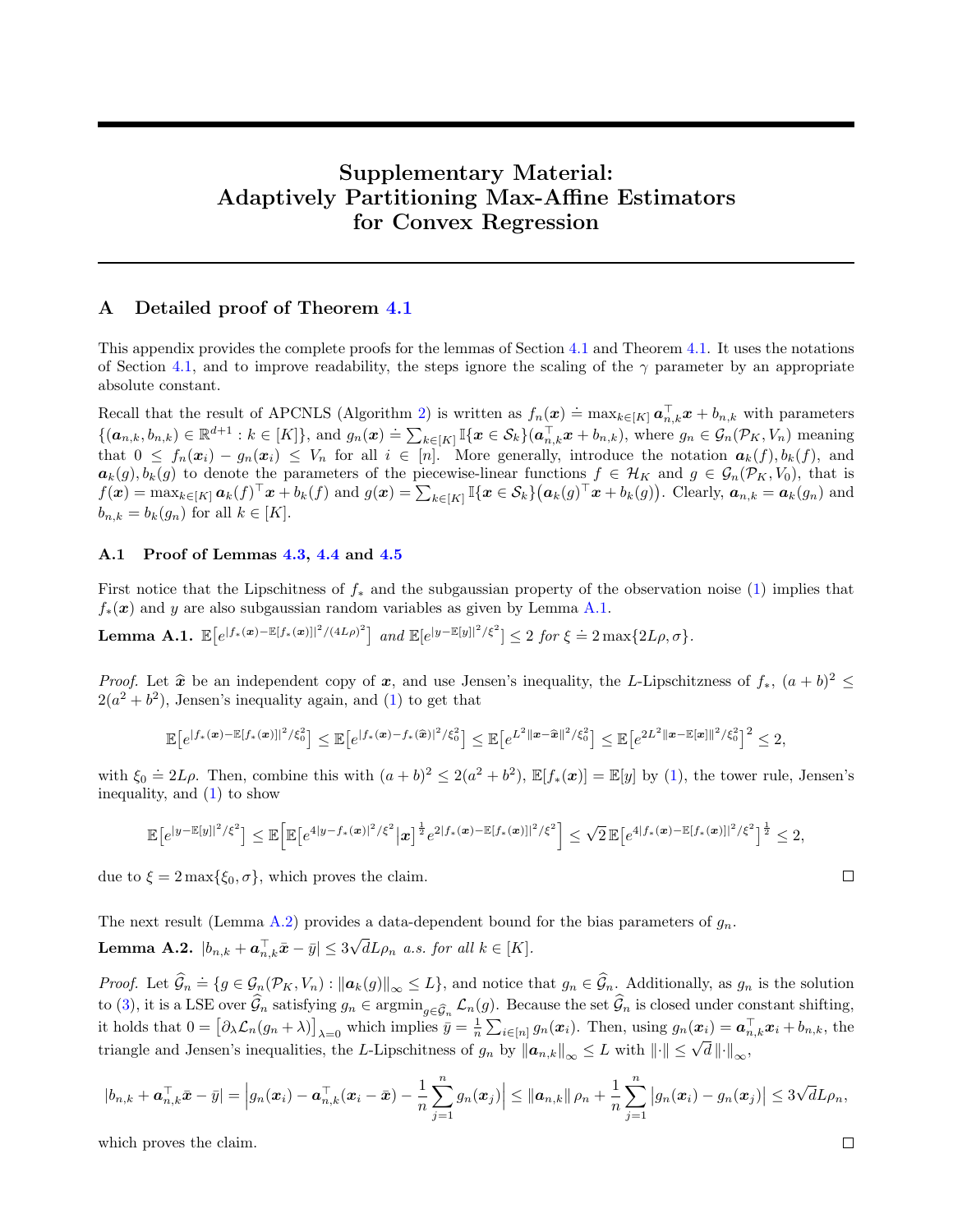Notice that by the subgaussian property  $(1)$ ,  $(2)$ , Lemma [A.1,](#page-10-1) the Chernoff bound and Jensen's inequality, the following upper bounds hold with probability at least  $1 - \gamma$ ,

<span id="page-11-0"></span>
$$
\rho_n \le \rho_\gamma, \quad \|f_* - y\|_n^2 = O(\sigma^2 \ln(1/\gamma)), \quad \|\bar{\mathbf{x}} - \mathbb{E}[\mathbf{x}]\|^2 = O(\rho^2 \ln(1/\gamma)), \quad |\bar{y} - \mathbb{E}[y]|^2 = O(\xi^2 \ln(1/\gamma)). \tag{8}
$$

Then the combination of Lemma [A.2,](#page-10-2) [\(8\)](#page-11-0), and  $\xi = O(L\rho + \sigma)$  yields that  $|b_k(f_n) + a_k(f_n)^{\top} \mathbb{E}[\mathbf{x}] - \mathbb{E}[y]|^2 =$  $O(dL^2\rho_n^2 + (dL^2\rho^2 + \sigma^2)\ln(1/\gamma)) = O(\widehat{B}^2)$  with probability at least  $1 - \gamma$ , which proves the claim of Lemma [4.3.](#page-5-4)

The log-covering number of a function class with bounded parameter space containing  $g_n$  is needed for bounding  $\langle g_* - g_n, f_* - y \rangle_n$ , so consider the bounds derived from [\(6\)](#page-5-2) and Lemma [A.2](#page-10-2) as presented by Lemma [A.3.](#page-11-1)

<span id="page-11-1"></span>**Lemma A.3.** Suppose that [\(8\)](#page-11-0) holds for some  $\gamma > 0$ . Then for some  $V_0 > 0$  satisfying  $V_0^2 = O(\frac{\sigma^2 \ln(1/\gamma)}{d \ln(n)} + V_*^2)$ , it holds with probability at least  $1 - \gamma$  that  $g_n \in \overline{\mathcal{G}}_n$  for the function class  $\overline{\mathcal{G}}_n \doteq \{g \in \mathcal{G}_n(\mathcal{P}_K, V_0) : ||\mathbf{a}_k(g)||_{\infty} \leq$  $L, |b_k(g) - a_k(g)^\top \mathbb{E}[\boldsymbol{x}] - \mathbb{E}[y]| \leq \widehat{B}, k \in [K]$ .

Proof. By [\(6\)](#page-5-2),  $ab \leq (a^2 + b^2)/2$ ,  $||f_* - y||_n^2 = O(\sigma^2 \ln(1/\gamma))$ ,  $\beta = d \ln(n)$ , and  $\rho_n \leq \rho_\gamma$ , the bound  $V_n^2 = O(V_0^2)$ follows, and so the claim follows as well by Lemma [4.3.](#page-5-4)  $\Box$ 

Define the distance  $\psi(g,\widehat{g}) \doteq \max_{k \in [K]} L^{-1} ||a_k(g) - a_k(\widehat{g})|| + \widehat{B}^{-1} |b_k(g) - b_k(\widehat{g}) + (a_k(g) - a_k(\widehat{g}))^\top \mathbb{E}[x]$  for any  $g, \hat{g} \in \overline{\mathcal{G}}_n$ . By Lemma [A.3,](#page-11-1)  $g_n$  lies in the class  $\overline{\mathcal{G}}_n$  with probability at least  $1 - \gamma$ , so we can condition on the event  $g_n \in \overline{\mathcal{G}}_n$ . Furthermore, by the volume argument (e.g., [Pollard,](#page-9-15) [1990,](#page-9-15) Lemma 4.1) there exists an  $\epsilon$ -cover event  $g_n \in \mathcal{G}_n$ . Furthermore, by the volume argument (e.g., Pollard, 1990, Lemma 4.1) there exists an  $\epsilon$ -cover<br>of  $\overline{\mathcal{G}}_n$  w.r.t.  $\psi$  of cardinality  $N_{\psi}(\overline{\mathcal{G}}_n, \epsilon) \leq \max\{1, (\frac{6\sqrt{d}}{\epsilon})^{(d+1)K}\}\$  for any and  $i \in [n]$  it holds that

<span id="page-11-2"></span>
$$
\big|g(\boldsymbol{x}_i)-\widehat{g}(\boldsymbol{x}_i)\big|\leq \sum_{k\in[K]}\mathbb{I}\{\boldsymbol{x}_i\in\mathcal{S}_k\}\Big|\big(\boldsymbol{a}_k(g)-\boldsymbol{a}_k(\widehat{g})\big)^{\top}\boldsymbol{x}_i+b_k(g)-b_k(\widehat{g})\Big|\leq \psi(g,\widehat{g})\big(L\left\|\boldsymbol{x}_i-\mathbb{E}[\boldsymbol{x}]\right\|+\widehat{B}\big),\qquad(9)
$$

so max<sub>i∈[n]</sub>  $|g(x_i) - \hat{g}(x_i)| \leq \psi(g, \hat{g})(2L\rho_{\gamma} + B)$  due to [\(2\)](#page-2-1) and [\(8\)](#page-11-0).

Let  $\epsilon > 0$  to be chosen later, and  $\overline{\mathcal{G}}_{n,\epsilon}$  be an  $\epsilon$ -cover of  $\overline{\mathcal{G}}_n$  w.r.t.  $\psi$  of minimal cardinality, and let  $g_{n,\epsilon}$  be the closest element in  $\overline{\mathcal{G}}_{n,\epsilon}$  to  $g_n$ , that is  $g_{n,\epsilon} \in \operatorname{argmin}_{g \in \overline{\mathcal{G}}_{n,\epsilon}} \psi(g, g_n)$ . Clearly, by the definition of  $\epsilon$ -cover,  $\psi(g_{n,\epsilon}, g_n) \leq \epsilon$ . Then by [\(9\)](#page-11-2) and  $||f_* - y||_n^2 = O(\sigma^2 \ln(1/\gamma))$  by [\(8\)](#page-11-0), we have

<span id="page-11-3"></span>
$$
\langle g_* - g_n, f_* - y \rangle_n \le \langle g_* - g_{n,\epsilon}, f_* - y \rangle_n + O\big(\epsilon \left(L\rho_\gamma + \widehat{B}\right) \sigma \sqrt{\ln(1/\gamma)}\big). \tag{10}
$$

Define the shorthand  $\mathbb{P}_y\{\cdot\} \doteq \mathbb{P}\{\cdot|\mathcal{X}_n\},\$  denote  $\delta_i(g) \doteq (g_*(x_i) - g(x_i))/\|g_* - g\|_n$ , and let  $t_0, t_1 > 0$  to be chosen later. Notice that the class  $\overline{\mathcal{G}}_{n,\epsilon}$  only depends on the covariates  $\mathcal{X}_n$  because AFPC (Algorithm [1\)](#page-3-1) does not use the values  $y_1, \ldots, y_n$  to compute the partition  $\mathcal{P}_K$ . Then by the union and Chernoff bounds, the independence of the samples  $\{(x_i, y_i) : i \in [n]\}$ , the subgaussian property of the noise  $f_*(x_i) - y_i$  from [\(1\)](#page-2-2) written as  $\sup_{s\in\mathbb{R}}\mathbb{E}\left[e^{s(f_*(\boldsymbol{x}_i)-y_i)-2s^2\sigma^2}|\boldsymbol{x}\right]\leq 1$  a.s. (e.g., [Boucheron et al.,](#page-8-15) [2012,](#page-8-15) Section 2.3),  $1=\frac{1}{n}\sum_{i\in[n]}\delta_i^2(g)$ for any  $q \in \overline{\mathcal{G}}_{n,\epsilon}$ , it holds that

<span id="page-11-4"></span>
$$
\mathbb{P}_{y}\{\langle g_{*}-g_{n,\epsilon},f_{*}-y\rangle_{n} > \|g_{n,\epsilon}-g_{*}\|_{n}t_{0}t_{1}\}\leq \mathbb{P}_{y}\Big\{\sup_{g\in\overline{\mathcal{G}}_{n,\epsilon}}\Big\langle\frac{g_{*}-g}{\|g_{*}-g\|_{n}},f_{*}-y\Big\rangle_{n} > t_{0}t_{1}\Big\}
$$
\n
$$
\leq \sum_{g\in\overline{\mathcal{G}}_{n,\epsilon}}\mathbb{P}_{y}\Big\{\frac{1}{n}\sum_{i=1}^{n}\delta_{i}(g)\big(f_{*}(\mathbf{x}_{i})-y_{i}\big) > t_{0}t_{1}\Big\}
$$
\n
$$
\leq \sum_{g\in\overline{\mathcal{G}}_{n,\epsilon}}e^{-t_{1}}\prod_{i=1}^{n}\exp\Big(\frac{\delta_{i}(g)}{nt_{0}}\big(f_{*}(\mathbf{x}_{i})-y_{i}\big)\Big)
$$
\n
$$
\leq \sum_{g\in\overline{\mathcal{G}}_{n,\epsilon}}\exp\Big(\frac{2\sigma^{2}\sum_{i\in[n]}\delta_{i}^{2}(g)}{(nt_{0})^{2}}-t_{1}\Big)
$$
\n
$$
=\left|\overline{\mathcal{G}}_{n,\epsilon}\right|\exp\Big(\frac{2\sigma^{2}}{nt_{0}^{2}}-t_{1}\Big)
$$
\n
$$
=\gamma,
$$
\n(11)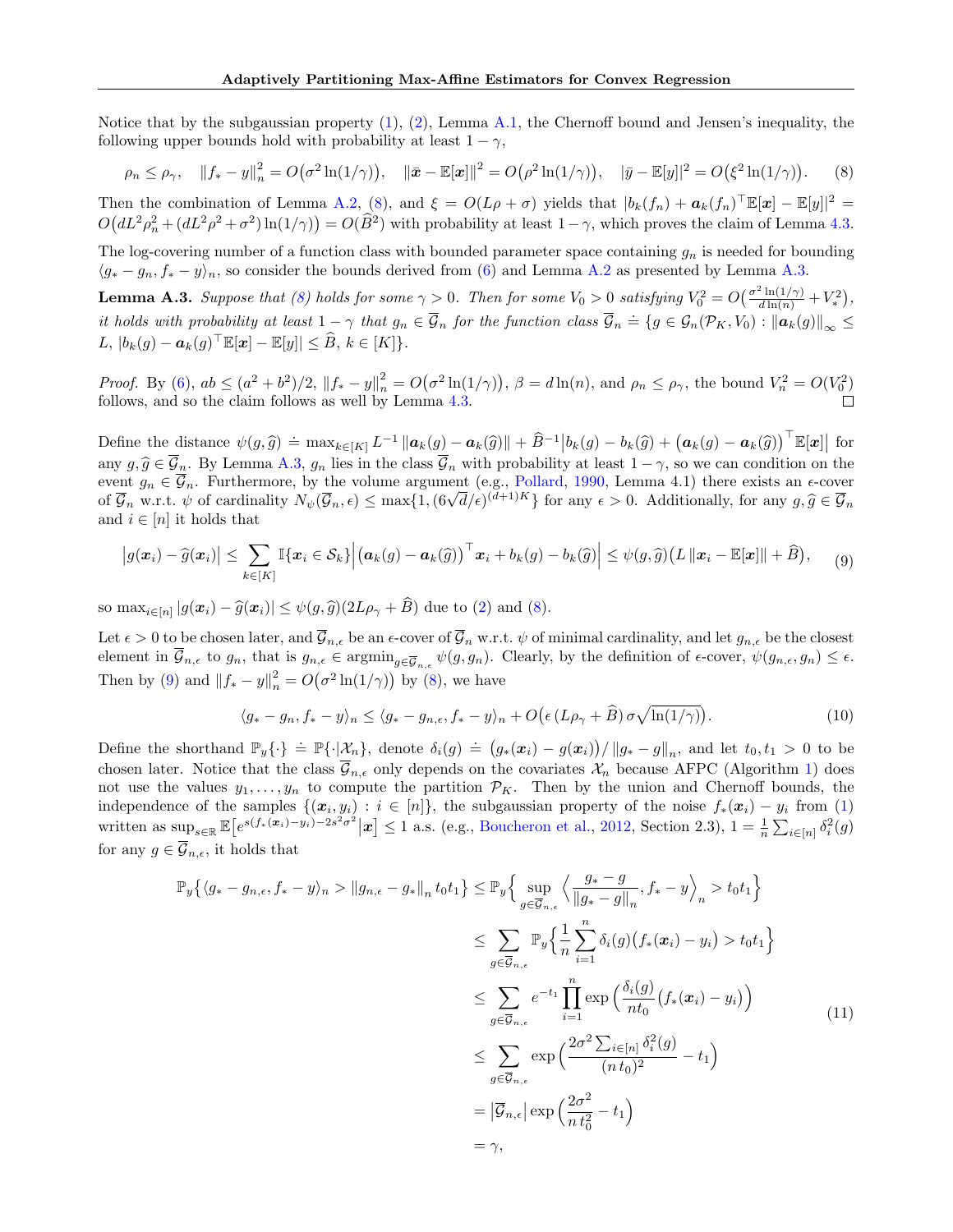by  $t_1 = 3\sigma^2/(nt_0^2)$  and  $t_0 = \sigma/\sqrt{n \ln(|\mathcal{G}_{n,\epsilon}|/\gamma)}$ . Then putting [\(10\)](#page-11-3) and [\(11\)](#page-11-4) together with  $\ln|\mathcal{G}_{n,\epsilon}|$  $\ln N_{\psi}(\overline{\mathcal{G}}_n, \epsilon) = O(dK \ln(d/\epsilon))$ , and [\(9\)](#page-11-2) with  $\psi(g_n, g_{n,\epsilon}) \leq \epsilon$ , we get with probability at least  $1 - \gamma$  that

$$
\langle g_* - g_n, f_* - y \rangle_n = O\Big(\big(\|g_n - g_*\|_n + \epsilon (L\rho_\gamma + \widehat{B})\big)\sigma \sqrt{dK \ln \big(d/(\epsilon \gamma)\big)/n} + \epsilon \sigma (L\rho_\gamma + \widehat{B}) \ln(1/\gamma) \Big)
$$
  
= 
$$
O\Big(\|g_n - g_*\|_n \sigma \sqrt{\frac{dK}{n} \ln \big(nB_1/(\sigma \gamma)\big)} + \sigma^2 \frac{dK}{n} \ln \big(nB_1/(\sigma \gamma)\big)\Big),
$$

with  $\epsilon \doteq (\sigma/B_1)(dK/n)$  and  $B_1 \doteq L\rho_{\gamma} + \widehat{B} = O(\widehat{B})$ , which proves the claim of Lemma [4.4](#page-5-5) by  $n\widehat{B}/\sigma = O(B)$ . Next, combining [\(6\)](#page-5-2) with Lemma [4.4](#page-5-5) and  $ab \leq a^2 + b^2/4$  yields

$$
||g_n - g_*||_n^2 + 4\beta V_n^2 = O\left(\sigma^2 \frac{dK}{n} \ln(B/\gamma) + \beta V_*^2\right) = O\left(\frac{dK}{n} \left(\sigma^2 \ln(B/\gamma) + \ln(n) L^2 \rho_\gamma^2\right)\right)
$$

due to  $\beta = d \ln(n)$ ,  $V_*^2 = O(L^2 \Delta^2(\mathcal{P}_K)) = O(L^2 \rho_{\gamma}^2 K/n)$  by Lemma [4.2,](#page-5-0) which proves both claims of Lemma [4.5.](#page-6-3)

## <span id="page-12-0"></span>A.2 Proof of Theorem [4.1](#page-3-2)

The proof goes similarly to the combination of Theorem 1 and Lemma 3 of Balázs et al. [\(2016\)](#page-8-12), but here the  $\mathcal{L}_2$ -error is used instead of the excess risk.

As mentioned at the end of Section [4.1,](#page-4-0) the proof of Theorem [4.1](#page-3-2) starts by conditioning on the events  $\mathcal{X}_n \subseteq \mathcal{X}$ , [\(8\)](#page-11-0), and  $f_n \in \overline{\mathcal{H}}_{\bar{K}}$  holding with probability at least  $1-\gamma$  by the definition of  $\mathcal{X}$ , [\(1\)](#page-2-2), Lemma [A.1,](#page-10-1) and Lemma [4.3.](#page-5-4) Then it considers the decomposition of the  $\mathcal{L}_2$ -error as

<span id="page-12-1"></span>
$$
||f_{n} - f_{*}||_{\mu}^{2} \le r + \sup_{f \in \overline{\mathcal{H}}_{\bar{K}}(r)} \left\{ ||f - f_{*}||_{\mu}^{2} - 2||f - f_{*}||_{n}^{2} \right\} + 2||f_{n} - f_{*}||_{n}^{2}, \tag{12}
$$

where  $\overline{\mathcal{H}}_{\bar{K}}(r) \doteq \{f \in \overline{\mathcal{H}}_{\bar{K}} : ||f - f_*||_{\mu}^2 > r\}$  and  $r \geq 0$  to be chosen later. As  $||f_n - f_*||_n$  is bounded by [\(7\)](#page-6-4), it remains to bound the first (supremum) term of  $(12)$  for an appropriate choice of r. For this, consider a slightly simplified version of the result of Balázs et al.  $(2016,$  Theorem 11) as stated by Lemma [A.4.](#page-12-2)

<span id="page-12-2"></span>**Lemma A.4.** Let  $(\mathcal{F}, \psi)$  be a separable metric space, w be a random variable on some set W, and  $\Gamma : \mathcal{F} \times \mathcal{W} \to \mathbb{R}$ be a function. Define  $\Lambda(f, w) \doteq \Gamma(f, w) - \mathbb{E}[\Gamma(f, w)]$  for all  $f \in \mathcal{F}$ ,  $w \in \mathcal{W}$ , and suppose that the following conditions hold:

- <span id="page-12-4"></span>(a) there exists scalars  $\gamma > 0$ ,  $T \geq 0$ , and a function  $\tau : W \to [0, \infty)$  such that  $\mathbb{P}\{\tau(w) > T\} \leq \gamma/2$ , and  $\Lambda(f, w) - \Lambda(g, w) \leq \psi(f, g) \tau(w)$  a.s. for all  $f, g \in \mathcal{F}$  and  $w \in \mathcal{W}$ ,
- <span id="page-12-5"></span>(b) there exists scalar  $M > 0$  such that  $\mathbb{E}[\exp(\Gamma(f, w)/M)] \leq 1$  for all  $f \in \mathcal{F}$ .

Then for all  $\epsilon \geq 0$ , it holds with probability at least  $1 - \gamma$  that

$$
\sup_{f \in \mathcal{F}} \Gamma(f, w) \le M \ln (3N_{\psi}(\mathcal{F}, \epsilon)/\gamma) + 8T\epsilon.
$$

*Proof.* See Theorem 11 of Balázs et al. [\(2016\)](#page-8-12) with  $S = \infty$  and  $\delta = \epsilon$ .

In order to apply Lemma [A.4,](#page-12-2) set  $\mathcal{F} \doteq \overline{\mathcal{H}}_{\bar{K}}(r)$ ,  $w \doteq \mathcal{X}_n \cup \{x\}$ , and  $\Gamma(f, w) \doteq ||f - f_*||_{\mu}^2 - 2||f - f_*||_{n}^2$ <br> $\frac{1}{n} \sum_{i \in [n]} w_i(f)$  with  $w_i(f) \doteq \mathbb{E}[|f(\boldsymbol{x}) - f_*(\boldsymbol{x})|^2] - 2|f(\boldsymbol{x}_i) - f_*(\boldsymbol{x}_i)|^2$  f  $\psi$  to max-affine functions as  $\psi(f,\hat{f}) = \max_{k \in [\bar{K}]} L^{-1} ||a_k(f) - a_k(\hat{f})|| + \hat{B}^{-1} |b_k(f) - b_k(\hat{f}) + (a_k(f) - a_k(\hat{f}))^\top \mathbb{E}[x]$ for any  $f, \hat{f} \in \mathcal{F}$ , and notice that it still satisfies that

<span id="page-12-3"></span>
$$
\left|f(\boldsymbol{x}) - \widehat{f}(\boldsymbol{x})\right| \leq \max_{k \in [\bar{K}]} \left| \left(\boldsymbol{a}_k(f) - \boldsymbol{a}_k(\widehat{f})\right)^\top \boldsymbol{x} + b_k(f) - b_k(\widehat{f}) \right| \leq \psi(f, \widehat{f}) \left( L \left\| \boldsymbol{x} - \mathbb{E}[\boldsymbol{x}] \right\| + \widehat{B} \right).
$$
 (13)

By writing any  $f \in \overline{\mathcal{H}}_{\bar{K}}$  as  $f(\boldsymbol{x}) = \max_{k \in [\bar{K}]} \boldsymbol{a}_k(f)^\top(\boldsymbol{x} - \mathbb{E}[\boldsymbol{x}]) + (b_k(f) + \boldsymbol{a}_k(f)^\top \mathbb{E}[\boldsymbol{x}] - \mathbb{E}[y]) + \mathbb{E}[y]$  we have  $|f(x)-f_*(x)|^2-|\widehat{f}(x)-f_*(x)|^2\leq |f(x)-\widehat{f}(x)|\,\eta(x)\,\,\text{with}\,\,\eta(x)=2(\sqrt{d}L\|x-\mathbb{E}[x]\|+\widehat{B})+2|f_*(x)-\mathbb{E}[f_*(x)]|$ for any  $f, \hat{f} \in \overline{\mathcal{H}}_{\bar{K}}$  due to  $\mathbb{E}[y] = \mathbb{E}[f_*(x)]$ . Then by  $\Lambda(f, w) = 2(\|f - f_*\|_{\mu}^2 - \|f - f_*\|_{n}^2)$  and [\(13\)](#page-12-3), we also have

$$
\Lambda(f, w) - \Lambda(\widehat{f}, w) = 2\Big(\|f - f_*\|_{\mu}^2 - \|\widehat{f} - f_*\|_{\mu}^2\Big) + 2\Big(\|\widehat{f} - f_*\|_{n}^2 - \|f - f_*\|_{n}^2\Big) \leq \psi(f, \widehat{f})\,\tau(w),
$$

 $\Box$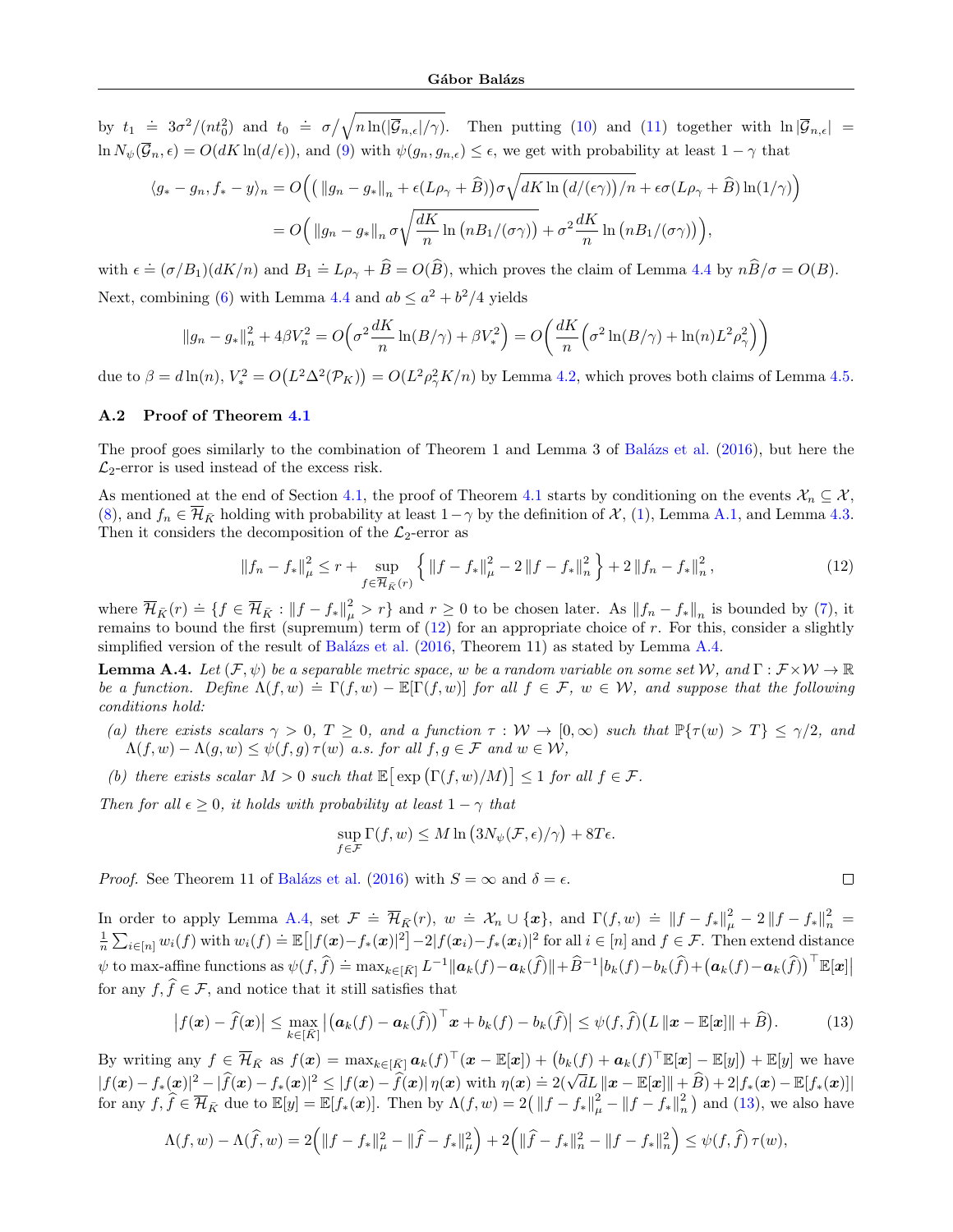where  $\tau(w) \doteq \frac{2}{n} \sum_{i \in [n]} \mathbb{E}[\eta^2(\boldsymbol{x})] + \eta^2(\boldsymbol{x}_i)$ . As  $\tau(w)$  satisfies  $\mathbb{P}\{\tau(w) > T\} \leq \gamma/2$  for some  $T > 0$  such that  $T = O(\widehat{B}^2)$  due to [\(1\)](#page-2-2), Lemma [A.1,](#page-10-1) and  $d(L\rho_\gamma)^2 = O(\widehat{B}^2)$ , so the condition [\(a\)](#page-12-4) of Lemma [A.4](#page-12-2) holds.

Now consider the following version of Bernstein's inequality for squared subgaussian random variables as presented by Lemma [A.5.](#page-13-0)

<span id="page-13-0"></span>**Lemma A.5.** Let z be a subgaussian variable  $\mathbb{E}[e^{z^2/\bar{\sigma}^2}] \leq 2$  for some  $\bar{\sigma} > 0$ . Then  $\mathbb{E}[z^{2k}] \leq 2k! \mathbb{E}[z^2](c\bar{\sigma})^{2k-2}$  $\begin{array}{rcl} \text{for any } k \in \mathbb{N} \text{ with } c \doteq 2\sqrt{\ln(3\mathbb{K}[z])} \text{ and kurtosis } \mathbb{K}[z] \doteq \mathbb{E}[z^4]/\mathbb{E}[z^2]^2. \quad \text{Additionally, } \mathbb{E}[e^{\lambda(\mathbb{E}[z^2]-z^2)}] \leq \end{array}$  $\exp\left(4\lambda^2 \mathbb{E}[z^2](c\bar{\sigma})^2/(1-(c\bar{\sigma})^2\lambda)\right)$  for all  $\lambda \in (0,1/(c\bar{\sigma})^2)$ .

<span id="page-13-1"></span>*Proof.* The first claim is trivial for  $k = 1$ , so let  $k \geq 2$ . By the Cauchy-Schwartz inequality,

$$
\mathbb{E}\left[z^{2k}\right] = \mathbb{E}\left[z^{2k}\,\mathbb{I}\{|z| \le c\,\bar{\sigma}\}\right] + \mathbb{E}\left[z^{2k}\,\mathbb{I}\{|z| > c\,\bar{\sigma}\}\right] \n\le \mathbb{E}\left[z^{2}\right] (c\,\bar{\sigma})^{2k-2} + \mathbb{E}\left[z^{4}\right]^{1/2} \mathbb{E}\left[z^{2(2k-2)}\,\mathbb{I}\{|z| > c\,\bar{\sigma}\}\right]^{1/2} \n\le \mathbb{E}\left[z^{2}\right] \left((c\,\bar{\sigma})^{2k-2} + \mathbb{K}\left[z\right]^{1/2} \mathbb{E}\left[z^{4(2k-2)}\right]^{1/4} \mathbb{P}\{|z| > c\,\bar{\sigma}\}^{1/4}\right).
$$
\n(14)

By Lemma A.2 of Balázs [\(2016\)](#page-8-5),  $\mathbb{E}[z^{2s}] \leq 2(s/e)^s \bar{\sigma}^{2s}$  for  $s = 2(2k-2)$ , which can be combined with [\(14\)](#page-13-1),  $\mathbb{P}\{|z| > c\bar{\sigma}\}\leq \mathbb{E}[e^{z^2/\bar{\sigma}^2}]e^{-c^2} \leq 2e^{-c^2}, c > 2$  as  $\mathbb{K}[z] \geq 1$ , and  $e(k/e)^k \leq k!$  for any  $k \in \mathbb{N}$  (e.g., [Robbins,](#page-9-21) [1955\)](#page-9-21), we get

$$
\mathbb{E}[z^{2k}] \le \mathbb{E}[z^2](c\bar{\sigma})^{2k-2}\left(1+\mathbb{K}[z]^{1/2}\left(4\left(\frac{4k-4}{e\,c^2}\right)^{4k-4}e^{-c^2}\right)^{1/4}\right) \le \mathbb{E}[z^2](c\bar{\sigma})^{2k-2}\left(1+2\,\mathbb{K}[z]^{1/2}(k-1)!\,e^{-c^2/4}\right),
$$

which proves the first claim on  $\mathbb{E}[z^{2k}]$  by the definition of c and  $1+2(k-1)! \leq 2k!$  for  $k \geq 2$ . Finally, the second claim on  $\mathbb{E}[e^{\lambda(\mathbb{E}[z^2]-z^2)}]$  follows by the "standard version" of Bernstein's inequality (e.g., [Boucheron et al.,](#page-8-15) [2012,](#page-8-15) Theorem 2.10) using the first claim that  $\mathbb{E}[|z^2|^k] \leq (k!/2)(4\mathbb{E}[z^2](c\bar{\sigma})^2)((c\bar{\sigma})^2)^{k-2}$ .  $\Box$ 

Let  $z_f \doteq f(\boldsymbol{x}) - f_*(\boldsymbol{x})$  for a fixed  $f \in \mathcal{F}$ , and notice that if  $f(\boldsymbol{x}) = \max_{k \in [\bar{K}]} \boldsymbol{a}_k^{\top} \boldsymbol{x} + b_k$ , then  $|f(\boldsymbol{x}) - f_*(\boldsymbol{x})| \leq$  $\max_{k \in [\bar{K}]} ||a_k|| ||x - \mathbb{E}[x]|| + |b_k + a_k^{\top} \mathbb{E}[x] - \mathbb{E}[y]] + |\mathbb{E}[y] - f_*(x)| \leq \sqrt{d}L ||x - \mathbb{E}[x]|| + \hat{B} + |f_*(x) - \mathbb{E}[f_*(x)]|,$ so E - e z 2 <sup>f</sup> /t<sup>2</sup> ≤ e <sup>3</sup>Bb2/t<sup>2</sup> E - e 12dL2kx−E[x]k <sup>2</sup>/t<sup>2</sup> 1/<sup>4</sup> E - e 12|f∗(x)−E[f∗(x)]| <sup>2</sup>/t<sup>2</sup> 1/<sup>4</sup> <sup>≤</sup> 2 for <sup>t</sup> = 4B<sup>b</sup> by (<sup>a</sup> <sup>+</sup> <sup>b</sup> <sup>+</sup> <sup>c</sup>) <sup>2</sup> ≤  $3(a^2 + b^2 + c^2)$ , the Cauchy-Schwartz and Jensen's inequalities, and  $\hat{B}^2 = \Theta(dL^2\rho_{\gamma}^2 + \sigma^2 \ln(1/\gamma))$ . Define  $c_f = 2\sqrt{\ln(3K[z_f])}$ , and use Bernstein's inequality (Lemma [A.5\)](#page-13-0) for  $z_f^2$  with  $\lambda = 2/M_f$  to get for all  $i \in [n]$  that

$$
\mathbb{E}\left[e^{w_i(f)/M_f}\right] = e^{-\mathbb{E}\left[z_f^2\right]/M_f} \mathbb{E}\left[e^{2(\mathbb{E}\left[z_f^2\right] - z_f^2)/M_f}\right] \le \exp\left(\frac{\mathbb{E}\left[z_f^2\right]}{M_f} \left(-1 + \frac{16(t \, c_f)^2}{M_f(1 - 2(t \, c_f)^2/M_f)}\right)\right) = 1,\tag{15}
$$

with  $M_f \doteq 18(t c_f)^2 = O((\widehat{B}c_f)^2)$ . Now choose  $r = t^2/n$ , and notice that  $\mathbb{E}[z_f^4] \leq 2(2/e)^2 t^4$  due to Balázs [\(2016,](#page-8-5) Lemma A.2), so  $\mathbb{K}[z_f] = O(t^4/r^2) = O(n^2)$  and we get  $c_f^2 = O(\ln(n))$  for all  $f \in \overline{\mathcal{H}}_{\bar{K}}(r)$ . Then by defining  $M = \max_{f \in \overline{\mathcal{H}}_K(r)} M_f/n$  and using the independence of the random variables  $w_1(f), \ldots, w_n(f)$ , we get

$$
\mathbb{E}\big[\exp\big(\Gamma(f,w)/M\big)\big] \leq \mathbb{E}\big[\exp\big(\Gamma(f,w)/(M_f/n)\big)\big] = \prod_{i\in[n]}\mathbb{E}\big[e^{w_i(f)/M_f}\big] \leq 1,
$$

so condition [\(b\)](#page-12-5) of Lemma [A.4](#page-12-2) holds with  $M = O(B^2 \ln(n)/n)$ . Then by applying Lemma [A.4,](#page-12-2) using  $\ln N_{\psi}(\overline{\mathcal{H}}_{\bar{K}}, \epsilon) = O(d\bar{K} \ln(1/\epsilon)),$  and setting  $\epsilon = \bar{K}/n$ , we get with probability at least  $1 - \gamma$  that

$$
\sup_{f \in \overline{\mathcal{H}}_{\tilde{K}}(r)} \|f - f_*\|_{\mu}^2 - 2\|f - f_*\|_{n}^2 = O\left(\frac{\tilde{B}^2 \ln(n) \ln(N_{\psi}(\overline{\mathcal{H}}_{\bar{K}}, \epsilon)/\gamma)}{n} + \tilde{B}^2 \epsilon\right)
$$
  
= 
$$
O\left(\frac{d\tilde{K}\tilde{B}^2 \ln(n) \ln(n/\gamma)}{n}\right).
$$
 (16)

<span id="page-13-2"></span>Plugging in [\(7\)](#page-6-4), [\(16\)](#page-13-2), and  $r = O(\widehat{B}^2/n)$  into [\(12\)](#page-12-1), and using  $K \leq \overline{K}$  with  $\widehat{B}^2 = O(dL^2\rho^2 + \sigma^2 \ln(1/\gamma))$ , we get with probability at least  $1 - \gamma$  that

$$
||f_n - f_*||_{\mu}^2 = O\left(\frac{\widehat{B}^2}{n} + \frac{d\bar{K}\widehat{B}^2\ln(n)\ln(n/\gamma)}{n} + \frac{dK}{n}\left(\sigma^2\ln(B/\gamma) + \ln(n)L^2\rho_\gamma^2\right)\right) = O\left(\frac{d^2\bar{K}}{n}R_{\mu}\right)
$$

with  $R_{\mu} = (L^2 \rho_{\gamma}^2 + \sigma^2 \ln(B/\gamma)) \ln(n) \ln(n/\gamma)$ , which proves the claim of Theorem [4.1](#page-3-2) by  $\bar{K} = O(n^{d_{\mathcal{X}}/(2+d_{\mathcal{X}})})$ .